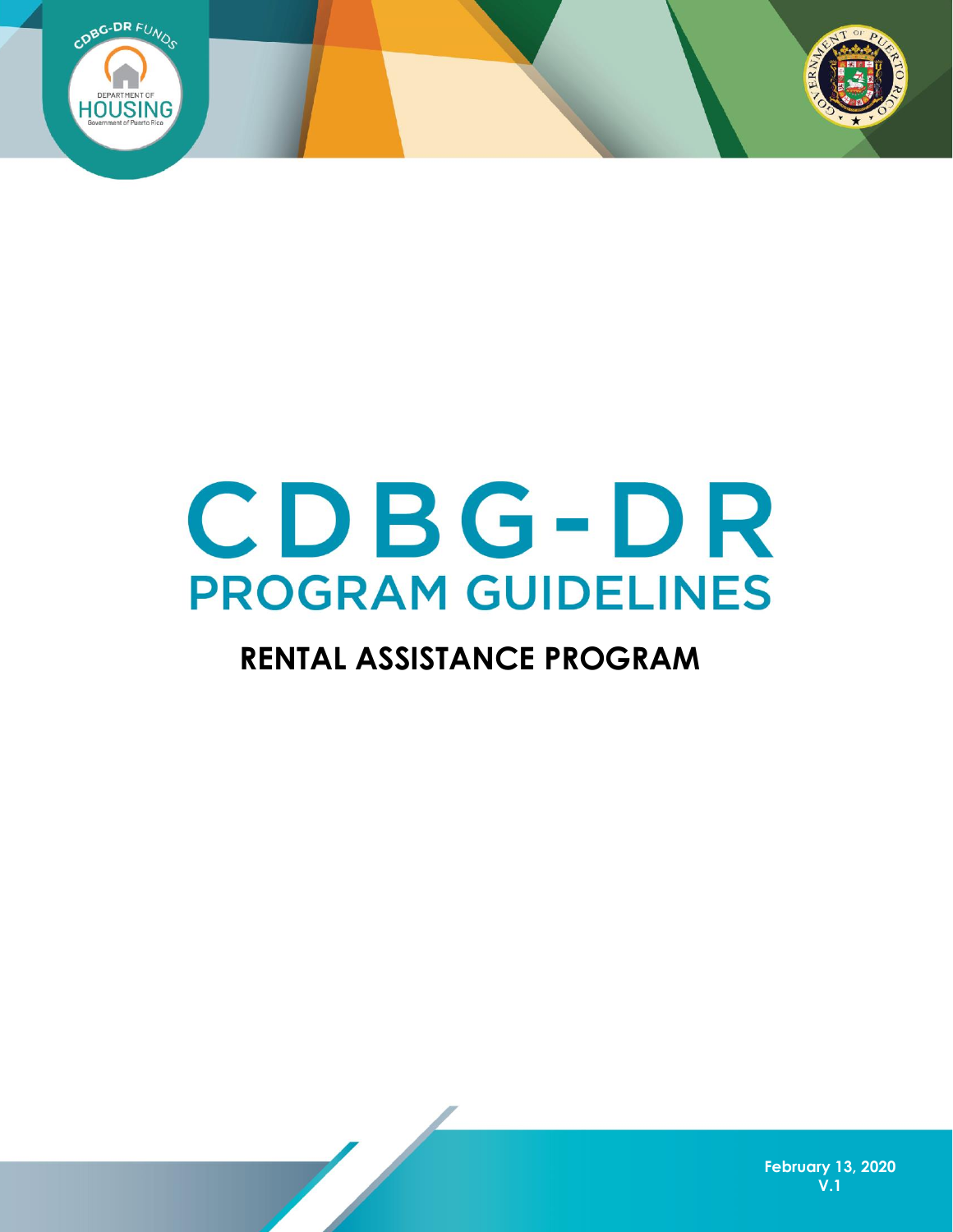CDBG-DR Program Guidelines Rental Assistance Program February 13, 2020 (V.1) Page 2 / 39

**This page was intentionally left blank.**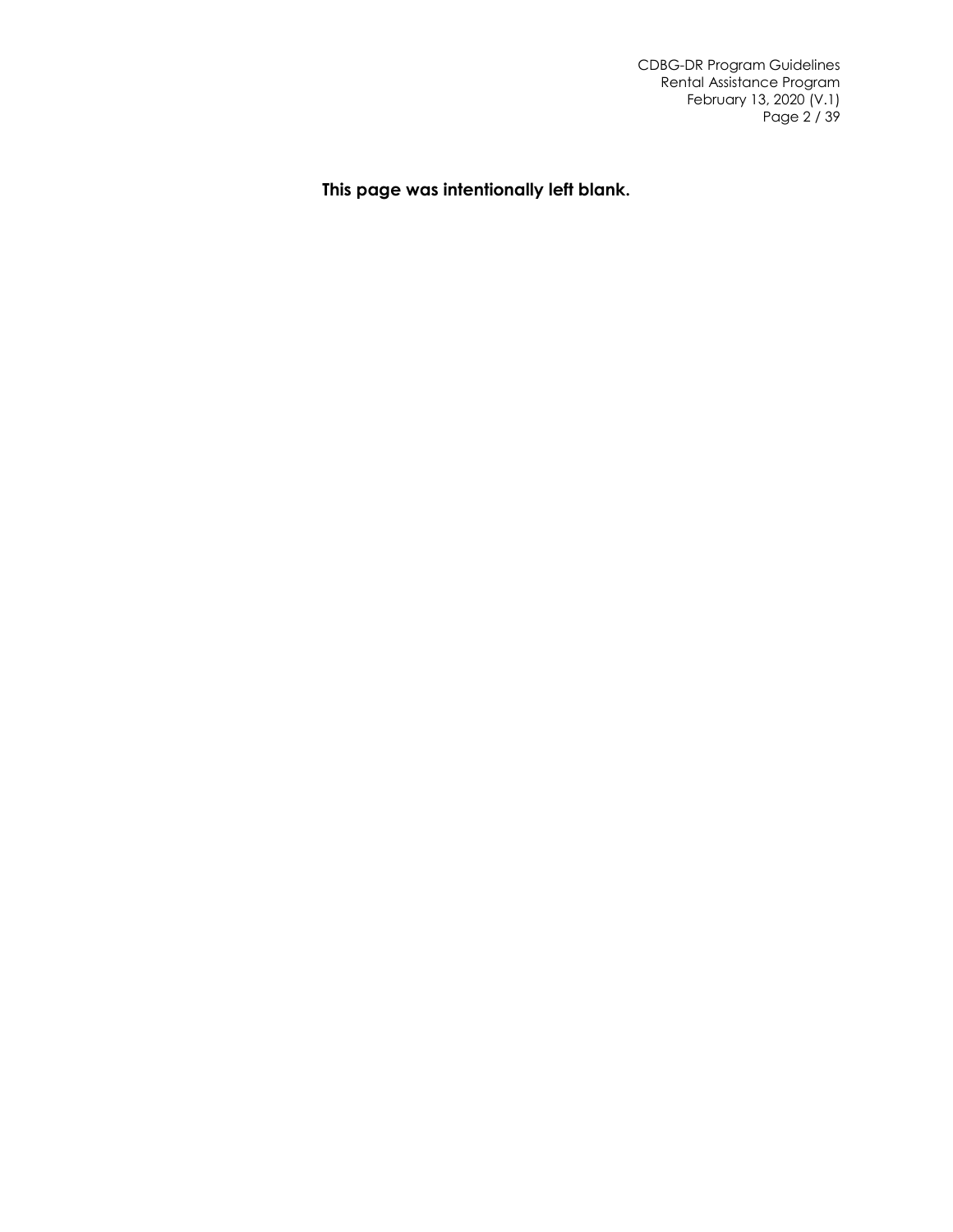CDBG-DR Program Guidelines Rental Assistance Program February 13, 2020 (V.1) Page 3 / 39

#### PUERTO RICO DEPARTMENT OF HOUSING CDBG-DR PROGRAM GUIDELINES **RENTAL ASSISTANCE PROGRAM** VERSION CONTROL

**VERSION NUMBER DATE REVISED DESCRIPTION OF REVISIONS 1 February 13, 2020 Original Version**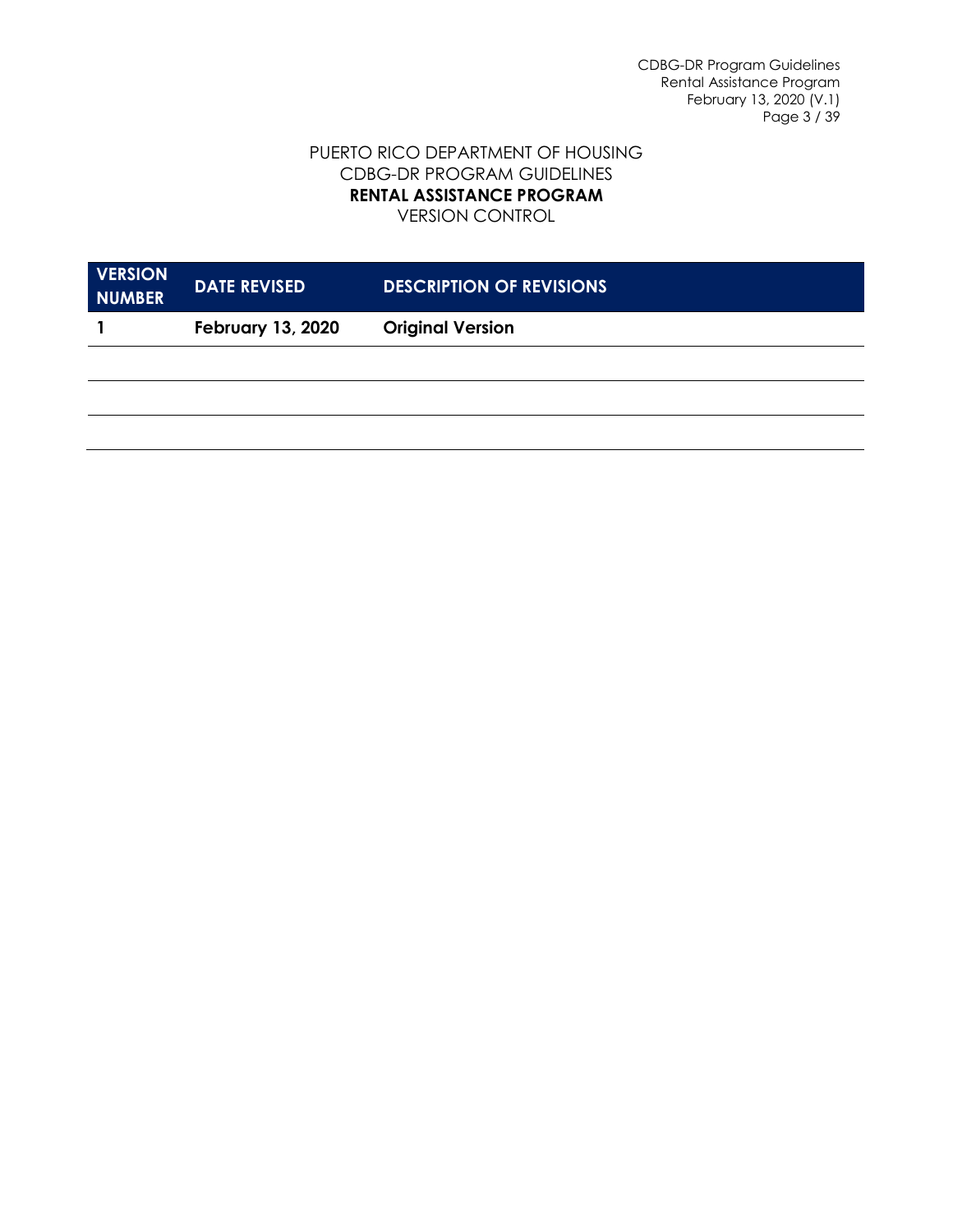## **TABLE OF CONTENTS**

| 1                |                                                                            |  |  |  |
|------------------|----------------------------------------------------------------------------|--|--|--|
| $\mathbf{2}$     |                                                                            |  |  |  |
| $\mathbf{3}$     |                                                                            |  |  |  |
| 4                |                                                                            |  |  |  |
| 5                |                                                                            |  |  |  |
|                  |                                                                            |  |  |  |
| $\boldsymbol{6}$ |                                                                            |  |  |  |
| 7                |                                                                            |  |  |  |
|                  | 7.1                                                                        |  |  |  |
|                  |                                                                            |  |  |  |
| 8                |                                                                            |  |  |  |
|                  |                                                                            |  |  |  |
|                  | 8.2                                                                        |  |  |  |
|                  | 8.3                                                                        |  |  |  |
|                  |                                                                            |  |  |  |
|                  |                                                                            |  |  |  |
| 9                |                                                                            |  |  |  |
|                  | 9.1                                                                        |  |  |  |
|                  | 9.1.1                                                                      |  |  |  |
|                  | 9.1.2                                                                      |  |  |  |
|                  | 9.1.3                                                                      |  |  |  |
|                  | 9.1.4                                                                      |  |  |  |
| 10               |                                                                            |  |  |  |
|                  |                                                                            |  |  |  |
|                  |                                                                            |  |  |  |
| 11               | Total Rental Fee, Subsidy Award Determination, and Rental Contribution  22 |  |  |  |
| 12               |                                                                            |  |  |  |
| 13               |                                                                            |  |  |  |
|                  |                                                                            |  |  |  |
|                  |                                                                            |  |  |  |
| 14               |                                                                            |  |  |  |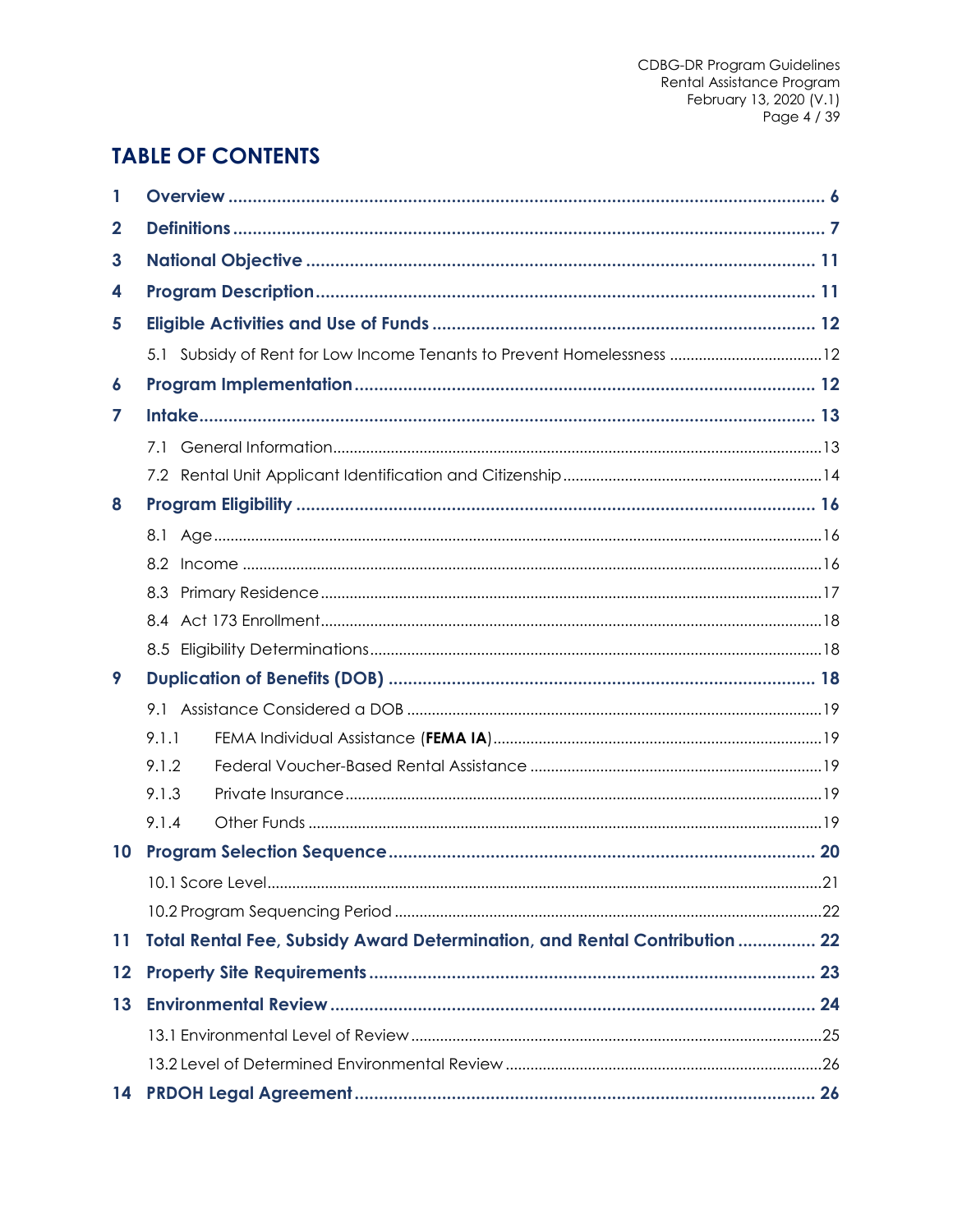| 15      |                                                                   |  |  |  |  |  |
|---------|-------------------------------------------------------------------|--|--|--|--|--|
| 16      |                                                                   |  |  |  |  |  |
| 17      | Program-Based Reconsideration Request or Administrative Review 29 |  |  |  |  |  |
|         |                                                                   |  |  |  |  |  |
|         |                                                                   |  |  |  |  |  |
| 18      |                                                                   |  |  |  |  |  |
| 19      |                                                                   |  |  |  |  |  |
| 20      |                                                                   |  |  |  |  |  |
|         | 20.1                                                              |  |  |  |  |  |
|         | 20.2                                                              |  |  |  |  |  |
|         | 20.3                                                              |  |  |  |  |  |
|         | 20.4                                                              |  |  |  |  |  |
|         | 20.5                                                              |  |  |  |  |  |
|         | 20.6                                                              |  |  |  |  |  |
|         | 20.7                                                              |  |  |  |  |  |
|         | 20.8                                                              |  |  |  |  |  |
|         | 20.9                                                              |  |  |  |  |  |
|         | 20.10                                                             |  |  |  |  |  |
|         | 20.11                                                             |  |  |  |  |  |
|         | 20.11.1                                                           |  |  |  |  |  |
|         | 20.12                                                             |  |  |  |  |  |
| 21      |                                                                   |  |  |  |  |  |
| $22 \,$ |                                                                   |  |  |  |  |  |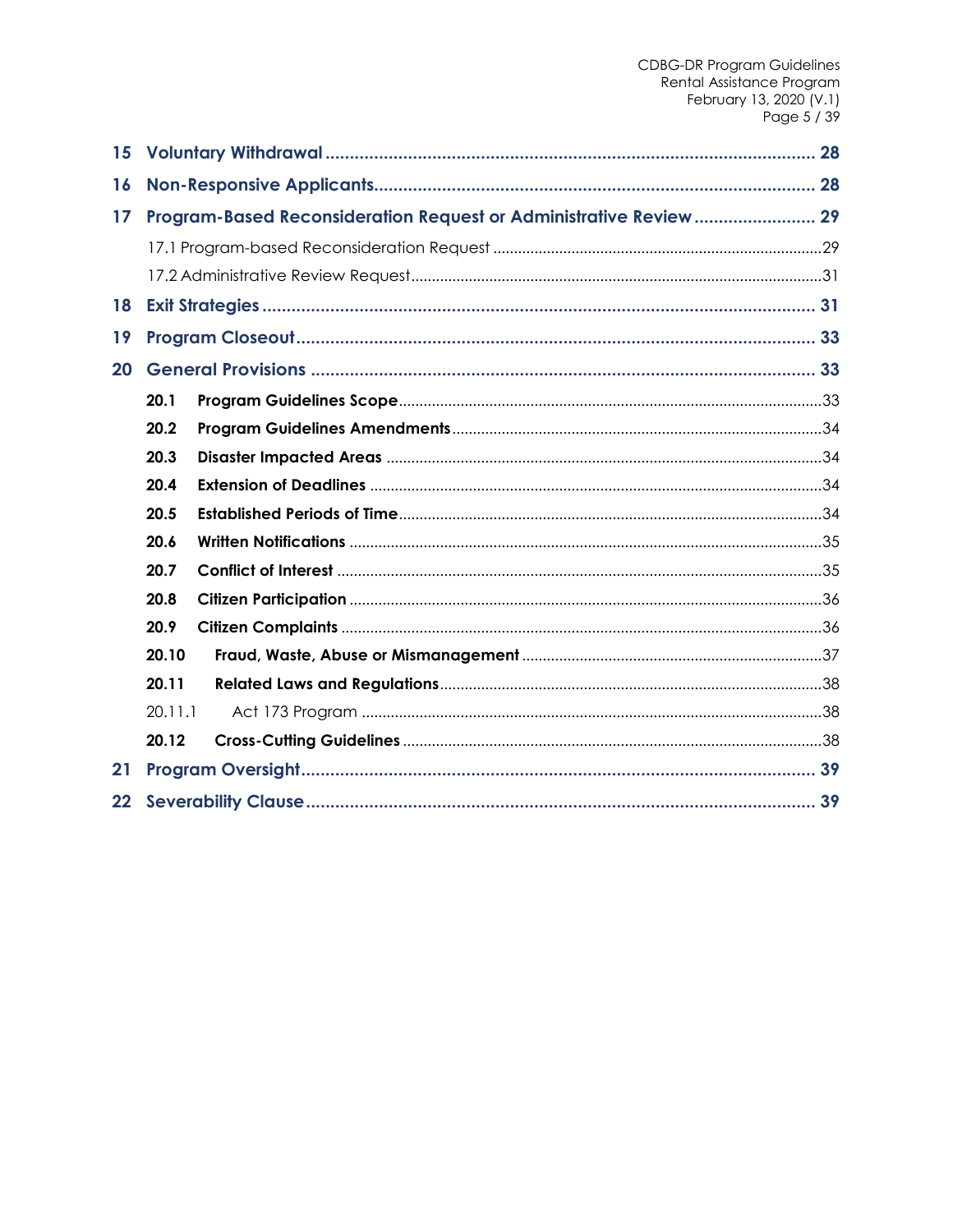## <span id="page-5-0"></span>**1 Overview**

 $\overline{a}$ 

Thousands of homes and households in Puerto Rico suffered structural and economic impact from Hurricanes Irma and María, and rental housing properties were no exception. For many years, under the Act 173 Program in Puerto Rico, rental units in these housing properties have been maintained at affordable rental fees for low-income residents. After these disasters, over one thousand (1,000) low-income, elderly households are at immediate risk of displacement from currently subsidized housing properties.

One of the suggested strategies listed by the United States Department of Housing and Urban Development's **(HUD)** Housing Damage Assessment and Recovery Strategies Report for Puerto Rico for Hurricanes Irma and María<sup>1</sup>, is to "ensure sufficient funds to continue assisting the Act 173 Program projects". The Puerto Rico Department of Housing **(PRDOH)** Rental Assistance Program's objective is to assist current or new eligible tenants, only through rental units under the current Act 173 Program housing properties with the highest risk of potential homelessness, through rental subsidy to avoid being displaced.

Subsidy agreements for many of the rental units from housing properties in the Act 173 Program expire in 2020, 2021 and 2022. While a portion of the financing that supported these rental units was already stressed before the hurricanes, a key source of funding remained in place as a share of funds generated by the Lottery of Puerto Rico. Lottery funds were directly impacted by reduced sales after the hurricanes, and the reduction has negatively affected the availability of funds with which to renew the subsidy agreements on the housing properties.

Maintaining the affordability of rental units is urgently needed for elderly households who rely upon rental assistance programs, like the Act 173 Program, due to having no- or very low- income. Participating rental housing property owners cannot be required to operate their properties with only the tenant contribution of the rental units' monthly fee. Thus, the availability of affordable rental units for these vulnerable elderly tenants is at risk.

While the Rental Assistance Program's funding only provides assistance per rental unit for up to **twenty-four (24) months**, PRDOH will work during this time period with the Housing Property Owners of the rental units receiving the subsidy, to identify long-term Exit Strategies for maintaining the affordability of their rental units without having to further assist them through Act 173 Program funds.

<sup>1</sup> HUD's Housing Damage Assessment and Recovery Strategies Report for Puerto Rico for Hurricanes Irma and María: [http://spp-pr.org/wp-content/uploads/downloads/2018/07/HUD-Housing-Damage-Assessment-Recovery-Strategies-6-29-](http://spp-pr.org/wp-content/uploads/downloads/2018/07/HUD-Housing-Damage-Assessment-Recovery-Strategies-6-29-18.pdf) [18.pdf](http://spp-pr.org/wp-content/uploads/downloads/2018/07/HUD-Housing-Damage-Assessment-Recovery-Strategies-6-29-18.pdf)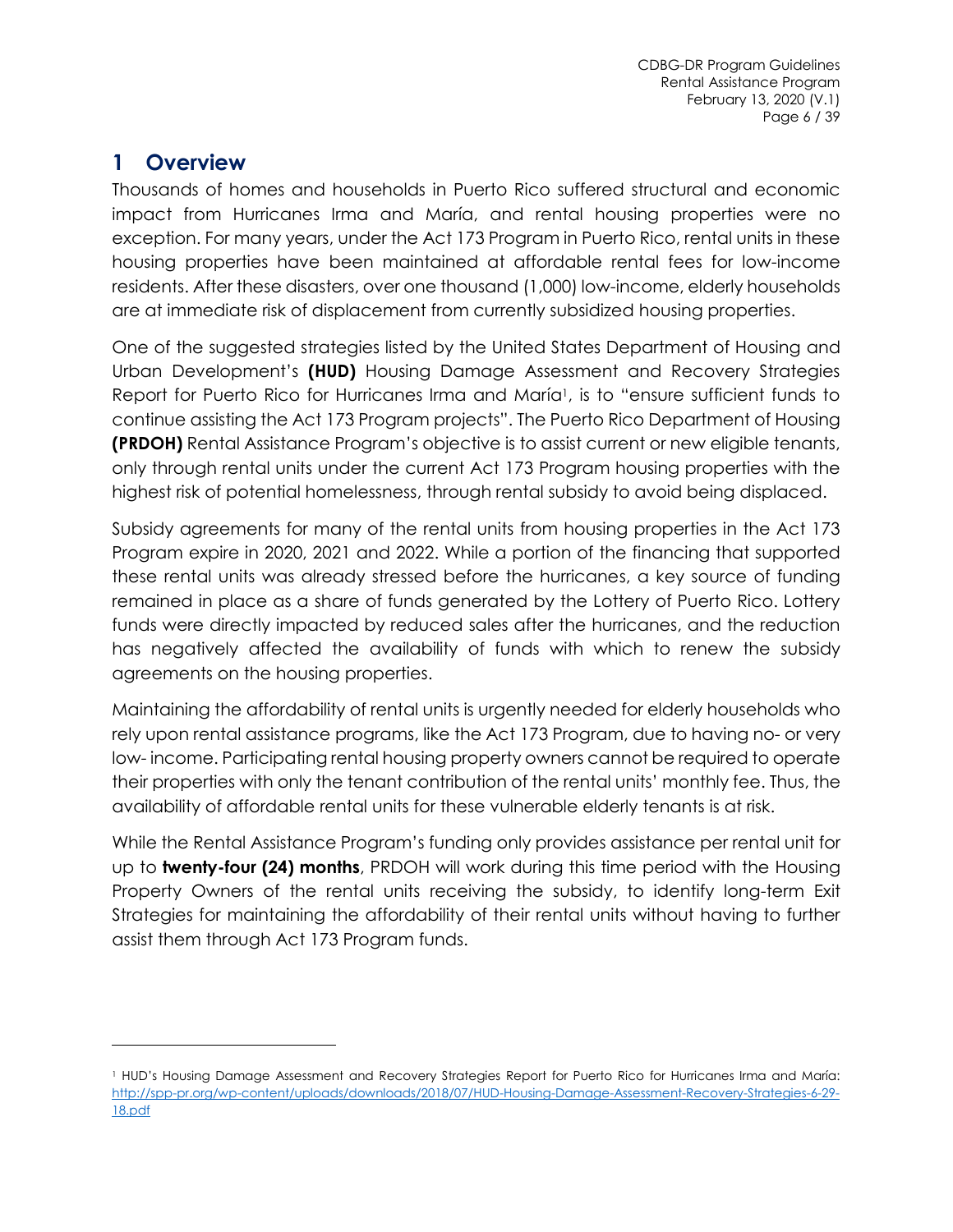## <span id="page-6-0"></span>**2 Definitions**

 $\overline{a}$ 

- **Act 173 Program**: It refers to the program established by Puerto Rico's Act 173 of August 31, 1996, known as the Housing Rental and Improvement Subsidy Program for Low-Income Elderly Persons, that assists low-income elderly households by subsidizing rental housing costs. This program is administered by PRDOH and it receives reserve funding from the Lottery of Puerto Rico.
- **Adjusted Gross Income**: In the United States income tax system, adjusted gross income (AGI) is an individual's total gross income minus specific deductions. Taxable income is adjusted gross income minus allowances for personal exemptions and itemized deductions<sup>2</sup>.
- **Area Median Family Income** (**AMFI**): The median household income adjusted by family size for a given area. HUD has adjusted income limits for all of Puerto Rico. Adjusted income limits are updated annually by HUD and can be accessed at the HUD Exchange website<sup>3</sup> .
- **Case Manager**: The representatives from PRDOH who will work directly in the Rental Assistance Program implementation, both with subsidy beneficiaries and with Housing Property Owners during the application process and the duration of the Program. Case managers' responsibilities include, but are not limited to, receiving applicants' documents during intake; reviewing them during the eligibility process; and, when assigned to a specific case, acting as the primary point of contact for all communications pertaining to assistance of beneficiaries of the Rental Assistance Program; among other tasks.
- **Community Development Block Grant – Disaster Recovery** (**CDBG-DR**): A term for the HUD funding stream that is allocated to eligible disaster recovery entities via congressional appropriations.
- **Continuum of Care Programs** (**CoC**): A program that coordinates housing and services funding, usually for homeless families or individuals. For the Rental Assistance Program, viable CoC Programs would be programs where elderly people with risk of homelessness may be eligible candidates.
- **Duplication of Benefits** (**DOB**): Financial assistance received from another source that is provided for the same purpose as CDBG-DR funds.
- **Elderly**: For this Program, an individual **sixty (60) years** or older, as defined in the current Act 173 Program's administrative regulations.
- **Extremely Affordable Rent**: A total rental fee covered in its entirety by the maximum subsidy award of the Rental Assistance Program, up to \$400 monthly, per rental unit.

<sup>2</sup> For more information, please see[: https://www.irs.gov/e-file-providers/definition-of-adjusted-gross-income](https://www.irs.gov/e-file-providers/definition-of-adjusted-gross-income)

<sup>&</sup>lt;sup>3</sup> FY 2019 Income Limits for All Areas in Puerto Rico Adjusted by 4-Person Federal Poverty Guideline: <https://files.hudexchange.info/resources/documents/2019-Puerto-Rico-Income-Limits.pdf>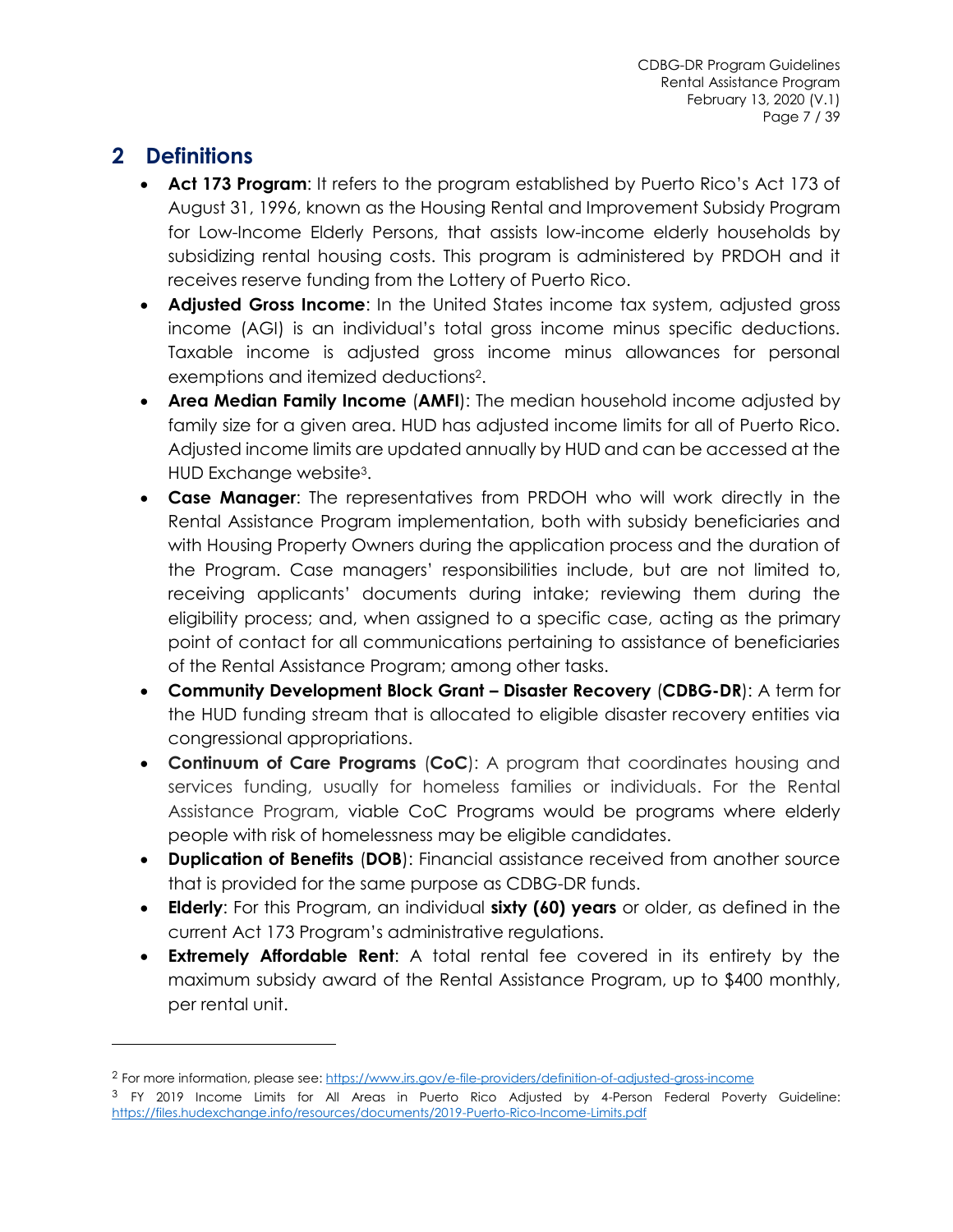- **Household Member**: A household member is defined as any person occupying the same housing unit, regardless of their relationship to each other. This may include minor children, temporarily absent family members, or permanently absent family members (such as those who reside in a nursing home).
- **Housing Property Owner** (**HPO**) **:** Refers to the individual, association or corporation that owns or manages the housing property, which contains the rental units that will receive the subsidy. An HPO includes any housing property representative who is delegated to perform the responsibilities of the HPO. It is the HPO who will gather and submit all the pertinent documentation and information to PRDOH, on the Rental Unit Applicants' behalf, to receive the rental subsidy. The HPO will also be responsible of complying with all the required documentation and stipulations for the entity it legally represents, as well as all the unit and property inspections required by these Guidelines.
- **Housing Quality Standards** (**HQS**): Are HUD's minimum quality standards for tenantbased programs. HQS standards are required, both, at initial occupancy and during the term of the lease. HQS standards apply to the building and premises, as well as the individual unit.

HQS consists of, but is not limited to, the following pertinent performance requirements: well- conditioned sanitary facilities; space and security; illumination and electricity; structure and materials; interior air quality; water supply; leadbased paint; accessibility; site and neighborhood; and smoke detectors.

- **HUD-52580 Form**: The form used as a checklist for inspections of tenant-based programs under HUD regulations to ensure HQS compliance.
- **Inspector:** A PRDOH staff member, or an authorized external contractor, who will conduct an inspection of all rental units and housing properties to be subsidized under this Program to ensure that they meet the minimum standards required by these Guidelines.
- **Intake:** It refers to the initial process of application in which the HPO submits all required documentation and information on behalf of the Rental Unit Applicants that are to be reviewed for eligibility for this Program.
- **Low-income Household**: Low-income households are those with incomes of not more than 50% of Area Median Family Income (**AMFI**) set by the Federal Government for the HUD-assisted Housing Programs. Income limits are adjusted annually and vary by household size<sup>4</sup>.
- **Medical Expenses**: Recurring medical expenses according to a medical certificate presented for each Rental Unit Applicant. Includes expenses for prescription or over the counter medications prescribed by a physician, health

l

<sup>4</sup> FY 2019 Income Limits for All Areas in Puerto Rico Adjusted by 4-Person Federal Poverty Guideline: <https://files.hudexchange.info/resources/documents/2019-Puerto-Rico-Income-Limits.pdf>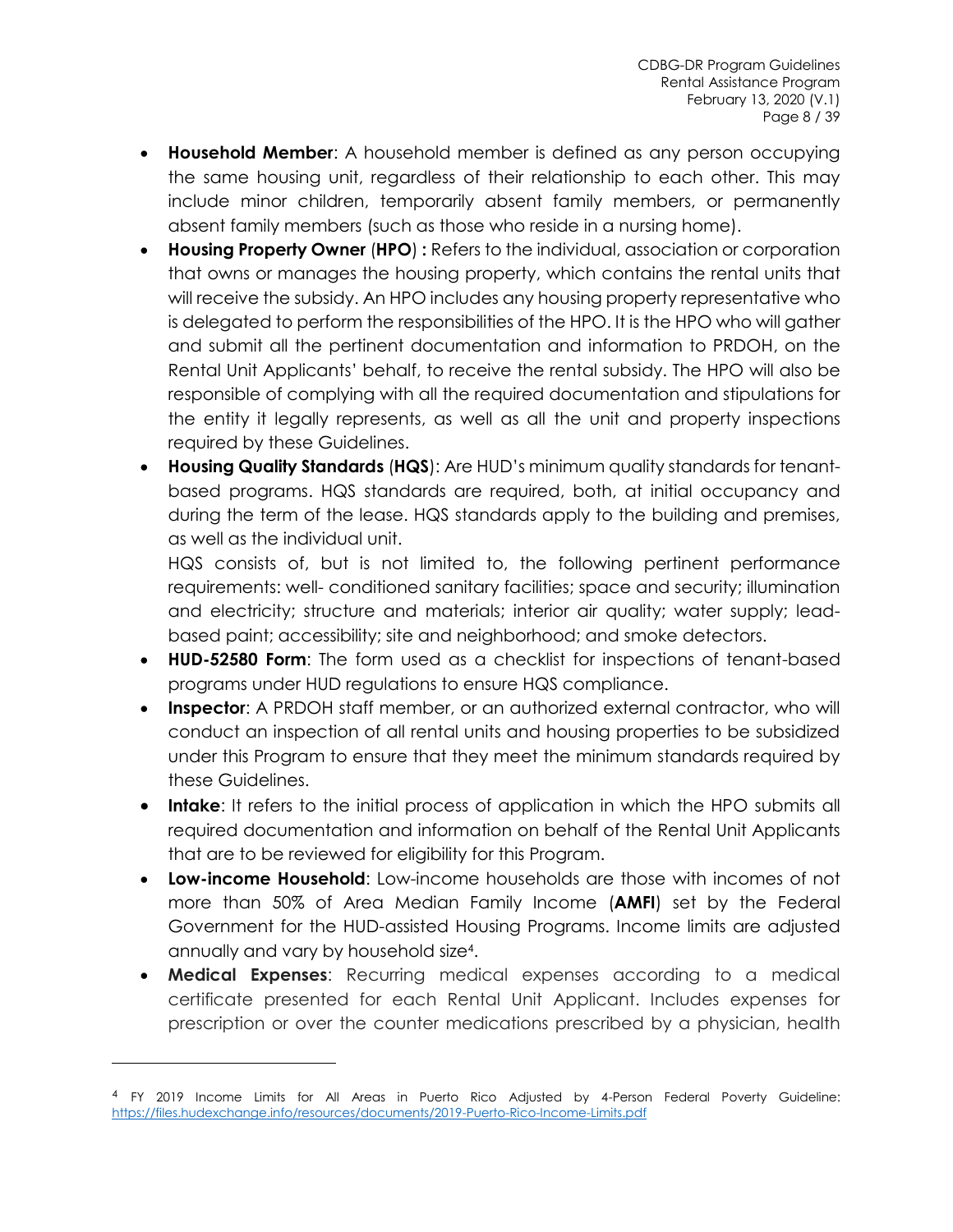plan costs, deductible payments and equipment recommended by a physician. Medical expenses will be deducted at 50% to determine an applicant's Adjusted Gross Income.

- **Non-citizen National**: A person born in an outlying possession of the United States, on or after the date the United States acquired the possession, or a person whose parents are United States non-citizen nationals. All United States citizens are United States nationals; however, not every United States national is a United States citizen.
- **Pre-approved Tenant**: Refers to a Rental Unit Applicant who, at the moment the application is submitted, does not reside in the housing property to which they are applying to, but is approved by the HPO to potentially reside in a rental unit in said housing property. This Rental Unit Applicant should have a draft lease agreement to evidence the rental unit will serve as their primary residence.
- **Primary Residence**: Refers to a dwelling where a person maintains or will maintain their primary residence, and which will be typically occupied for the majority of the calendar year. A person may have only one primary residence at any one time.
- **Puerto Rico Action Plan:** Defines how the CDBG-DR funding allocation by the United States Department of Housing and Urban Development will be utilized in order to meet the disaster recovery needs of the Island's residents through the implementation of a transformative recovery program. The Action Plan, as amended, provides an analysis of the first damage calculation and reports on the programs that will meet urgent needs of housing, planning, economic recovery and infrastructure.
- **Puerto Rico Department of Housing** (**PRDOH**): PRDOH has been designated as the grantee, or entity responsible for the administration of the CDBG-DR funds allocated for the recovery from disasters caused in the Island by hurricanes Irma and María in 2017. PRDOH regulates the Law 173 Program for rental assistance to elderly individuals from low-income households, which the Rental Assistance Program will be assisting.<sup>5</sup>
- **Qualified Alien**: A legal permanent resident ("green card" holder); an asylee, refugee, or an alien whose deportation is being withheld; alien paroled into the United States for at least one year; alien granted conditional entry (per law in effect prior to April 1st, 1980); Cuban or Haitian entrant; aliens in the United States who have been abused, subject to battery or extreme cruelty by a spouse or other family/household member, or have been a victim of a severe form of human

l

<sup>5</sup> For current Law 173 Program's Administrative Regulations, refer to: [https://www.vivienda.pr.gov/wp](https://www.vivienda.pr.gov/wp-content/uploads/2019/04/BorradorReglamento173marzo2019.pdf)[content/uploads/2019/04/BorradorReglamento173marzo2019.pdf](https://www.vivienda.pr.gov/wp-content/uploads/2019/04/BorradorReglamento173marzo2019.pdf)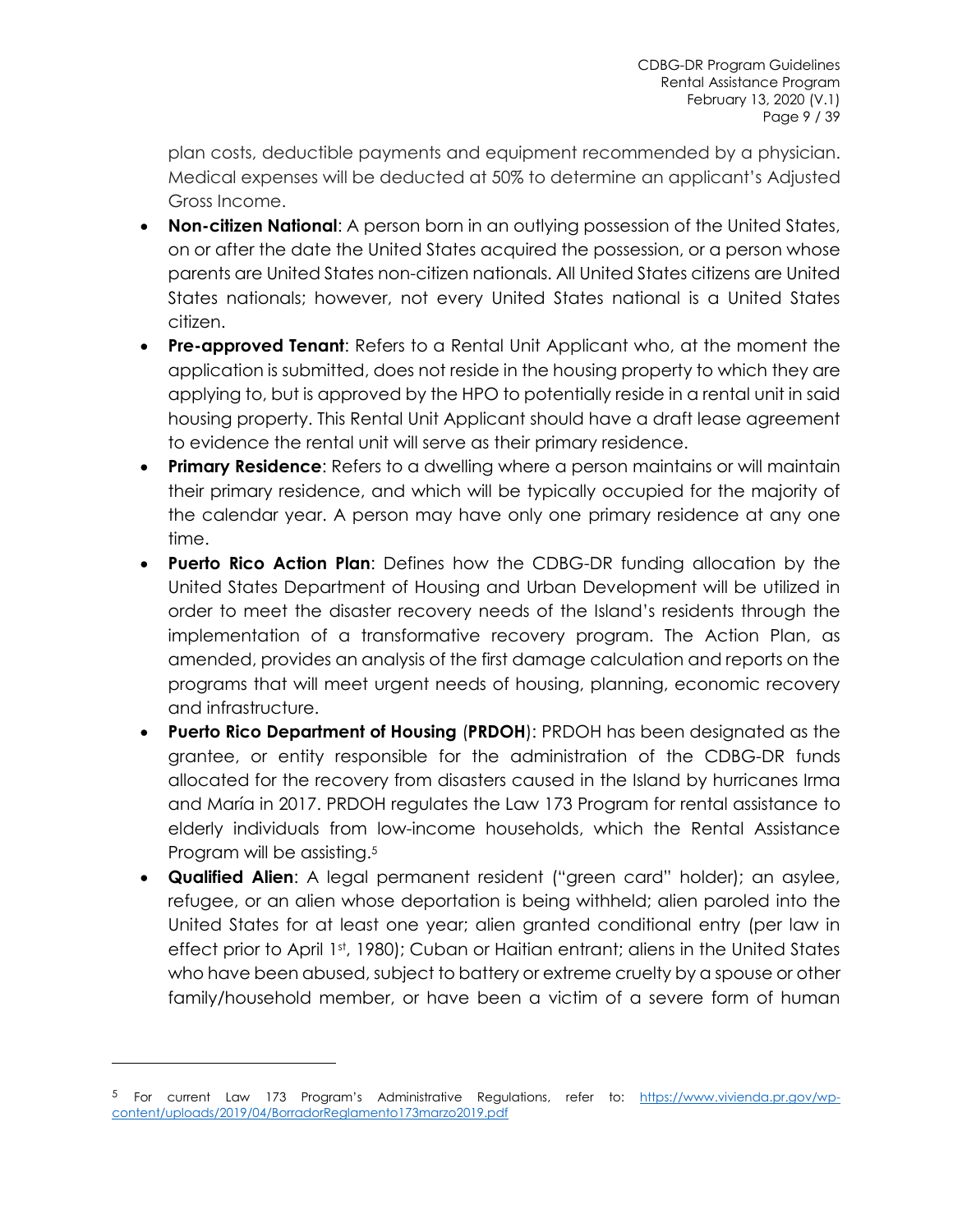trafficking; aliens whose children have been abused; and alien children whose parent has been abused who fit certain criteria.

- **Rental Unit Applicant**: It refers to the elderly tenant who will use the rental unit receiving the subsidy as their primary residence, if eligible for the Program. The Rental Unit Applicant is responsible of producing the required documents to the HPO, who will then submit them to PRDOH on the Rental Unit Applicants' behalf during the application process.
- **Risk of Homelessness**: Persons living in unstable or overcrowded housing; those forced to move frequently due to economic hardship; those being evicted from a private dwelling unit and lacking resources or a support network to obtain other housing; those living in a shelter or transitional housing, qualify as persons with "risk of homelessness".
- **Second Sequence Score Level**: A Score Level which ranks each municipality based on the number of Act 173 Program housing properties, number of public housing properties ("residenciales públicos"), viable CoC programs, and number of Housing Choice Voucher Program (Section 8) housing properties, respectively, in each municipality. The lowest Score Levels demonstrate the municipalities with the most precarious necessities in terms of availability of affordable alternative housing for elderly individuals. The Score Level will only be used for the Second Program Service Sequence.
- **Tenant**: A person who is not the owner but enjoys the right to a good, property or service for a specific term, in exchange for rent.
- **Total Rental Fee**: The total fee by which the HPO will lease the unit to be used as a primary residence by the Rental Unit Applicant. The Total Rental Fee for each rental unit per housing property will be the same as the previous rental fee per rental unit under the Act 173 Program.
- **United States Citizen**: A person born in one of the 50 states, the District of Columbia, Puerto Rico, Guam, the U.S. Virgin Islands, or the Northern Mariana Islands; a person born outside of the United States to at least one parent who is a United States Citizen; or a naturalized citizen.
- **United States Department of Housing and Urban Development** (**HUD**): The Federal agency dedicated to providing and regulating housing and communitydevelopment assistance, to ensure access to fair, safe and equal housing. It is the agency through which the CDBG-DR funds are allocated to grantees.
- **Utilities**: The expenses incurred by the Rental Unit Applicant for the payment of water and electricity service, as well as a fridge and a stove, will be deducted to determine the Adjusted Gross Annual Household Income. The utility will be deducted according to the table of utilities established by PRDOH's Voucher Program for Free Selection of Housing (Section 8) for the corresponding municipal region.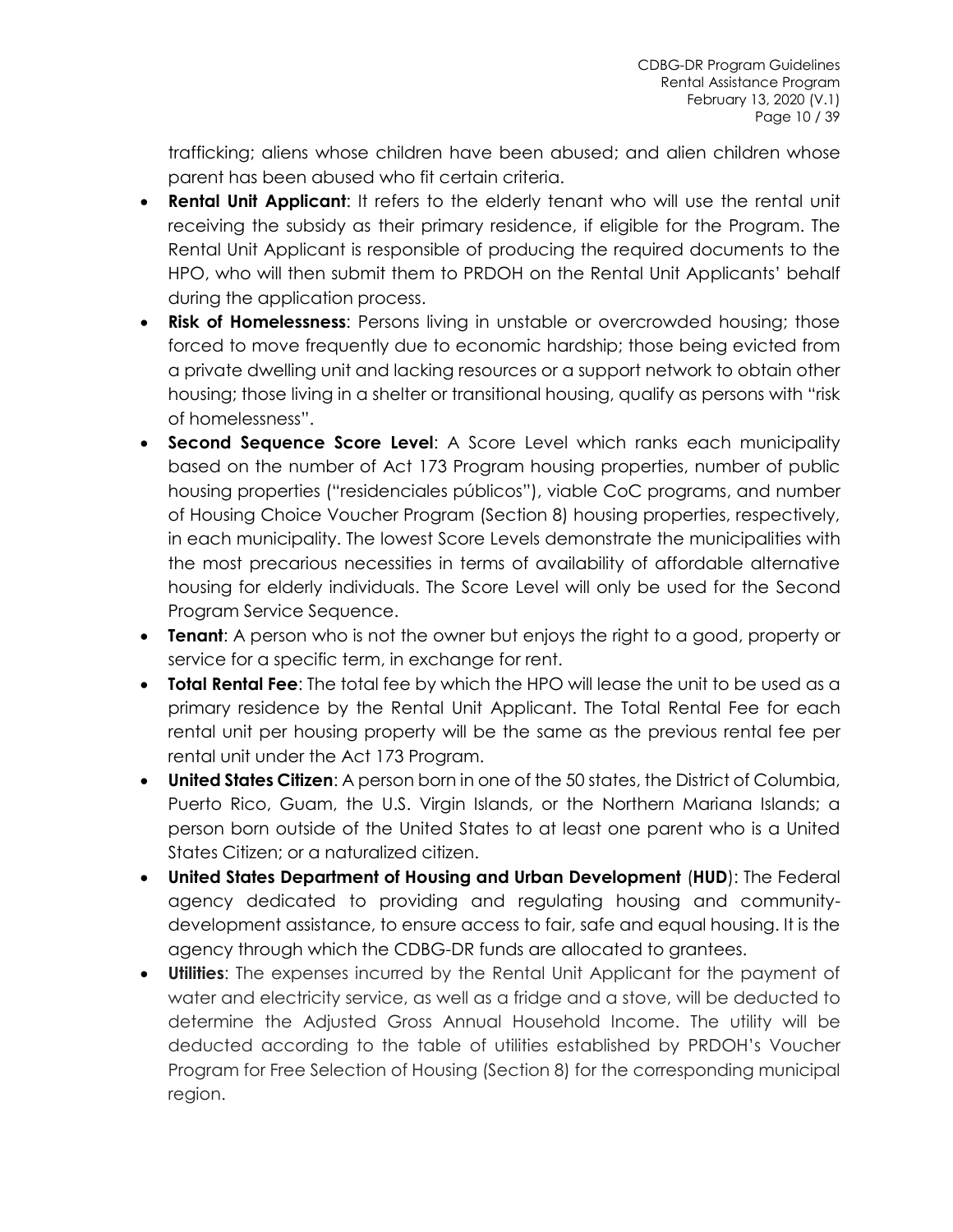**• Very Low-income Households:** Very Low-Income Households are those with incomes of no more than 30% AMFI, according to the standards set by the federal government for the HUD-assisted Housing Programs. Income limits are adjusted annually and vary by household size<sup>6</sup>.

## <span id="page-10-0"></span>**3 National Objective**

The national objective of the Rental Assistance Program is to benefit low-and moderateincome (**LMI**) persons (below 80% AMFI) according to HUD Modified Income Limits for Puerto Rico under the CDBG-DR Program.

### <span id="page-10-1"></span>**4 Program Description**

l

The Rental Assistance Program responds to the urgent need of preserving the loss of extremely affordable rental units and promoting housing sustainability by providing rental assistance to low-income elderly residents of hurricane-impacted areas who are at risk of becoming homeless, due to the impending loss of funding for Act 173 Program subsidies in Puerto Rico.

This temporary assistance will allow time for PRDOH to achieve exit strategies for the subsidized rental units. Through the end of the **twenty-four (24) month** duration of this program, PRDOH expects to resolve the housing needs, aggravated by the hurricanes' impact for approximately 1,000 rental units, through these Exit Strategies, securing the ability to keep serving all the remaining Act 173 Program beneficiaries while an exit strategy is achieved.

The Rental Assistance Program will select participants with priority, as defined in the Program Selection Sequence, which has been carefully considered and designed to provide rental assistance to the most precarious necessities within the current Act 173 Program housing properties.

Funding will initially be prioritized for elderly, very low-income (less than 50% AMFI), current or potential tenants from rental units in housing properties whose subsidy contracts for the Act 173 Program expire from 2020 to 2022, thus avoiding risk of homelessness for these tenants whose subsidy contracts expire the soonest. The Second Program Selection Sequence will be made up of low-income, elderly individuals who currently are, or seek to be, tenants from rental units in housing properties under the Act 173 Program located in municipalities with a very low number of alternative affordable housing options, according to the Second Priority Score Level, detailed in the Program Selection Sequence section of these Guidelines.

<sup>6</sup> FY 2019 Income Limits for All Areas in Puerto Rico Adjusted by 4-Person Federal Poverty Guideline: <https://files.hudexchange.info/resources/documents/2019-Puerto-Rico-Income-Limits.pdf>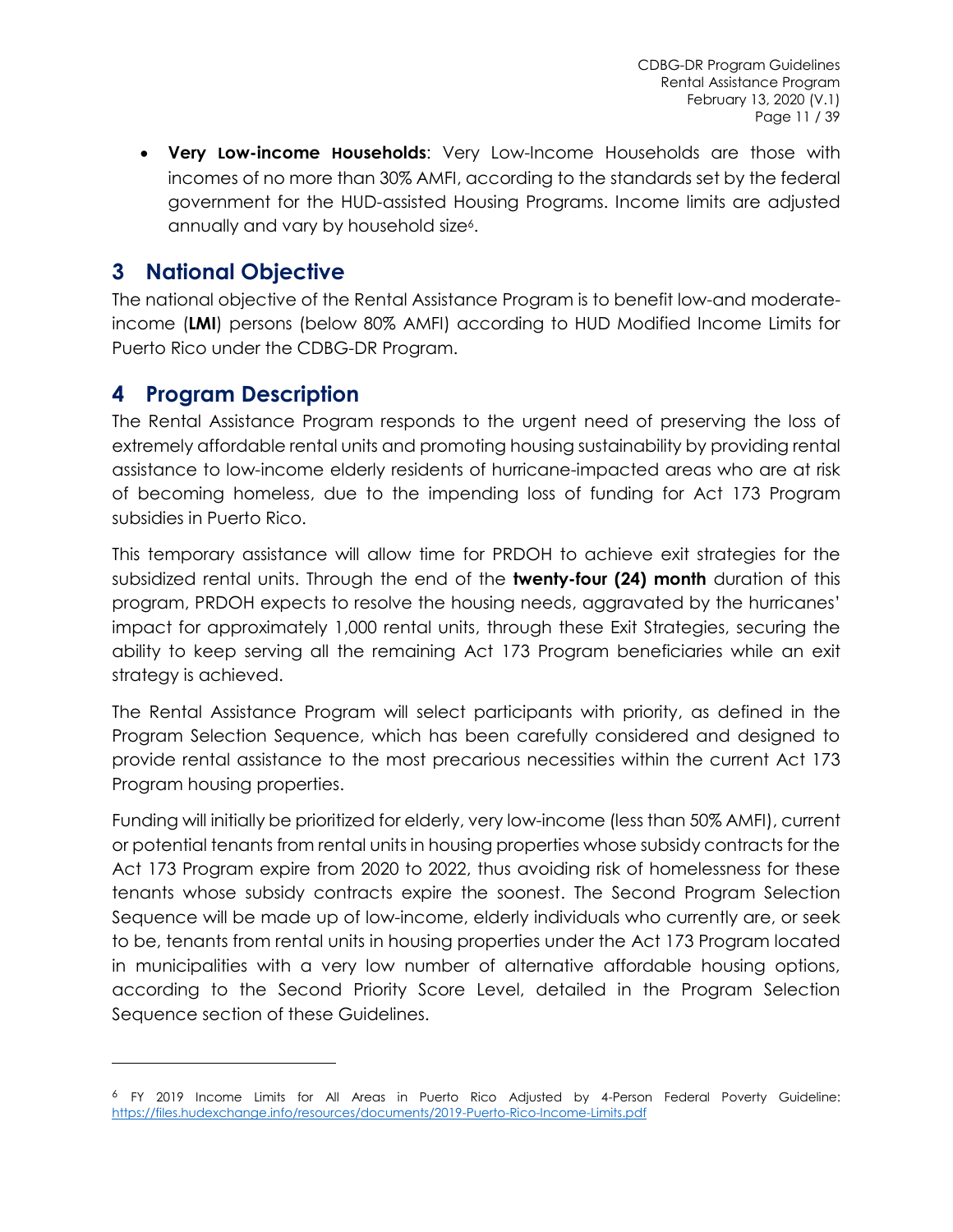As a result of the Program Selection Sequence, PRDOH anticipates that the Rental Assistance Program, in conjunction with remaining Act 173 Program funding, will provide sufficient resources to successfully execute Exit Strategies and continue providing assistance to the beneficiaries of the Act 173 Program.

## <span id="page-11-0"></span>**5 Eligible Activities and Use of Funds**

This section sets forth the eligible activities and uses of CDBG-DR funds for the Rental Assistance Program. Section 105(a)(8) of the Housing and Community Development Act of 1974 (**HCDA**) and Section 570.201(e) of Title 24 of the Code of Federal Regulations, respectively, establish as an eligible use for the funds the provision of public services including, but not limited to, those concerned with employment, crime prevention, child care, health, drug abuse, education, fair housing counseling, energy conservation, welfare, homebuyer down payment assistance, or recreational needs.

Based on the above, the following is an eligible use of funds performed by the Program.

#### <span id="page-11-1"></span>**5.1 Subsidy of Rent for Low Income Tenants to Prevent Homelessness**

As authorized by 84 FR 4836, this activity shall not be interpreted as all-encompassing eligible activity, but rather as one example of an authorized public service. The use of CDBG–DR funds for tenant-based rental assistance advances HUD's priority to support forward-thinking solutions to help communities that are struggling to house and serve persons and families that are homeless or at risk of homelessness, as a result of a disaster. For the reasons above, HUD expanded the definition of public service at 42 U.S.C. §5305(a)(8) to include the following activity in 84 FR 4836: Provision of rental assistance to disaster-impacted households for up to **twenty four (24)** months.

Eligible assistance includes rental assistance and utility payments, and may also include rental costs (i.e., security deposits and utility deposits), when the grantee determines that such payments are necessary and reasonable to help prevent a household from being homeless.

## <span id="page-11-2"></span>**6 Program Implementation**

PRDOH will begin the Rental Assistance Program's implementation by notifying all **fortynine (49)** Act 173 Program housing properties, and its current Act 173 Program tenants, of the available funds for the Program. Only rental units in these housing properties currently under the Act 173 Program will be eligible for subsidy. The information contained on the program announcement will also be published on the PRDOH CDBG-DR website<sup>7</sup> ,

 $\overline{a}$ 

<sup>7</sup> <https://www.cdbg-dr.pr.gov/>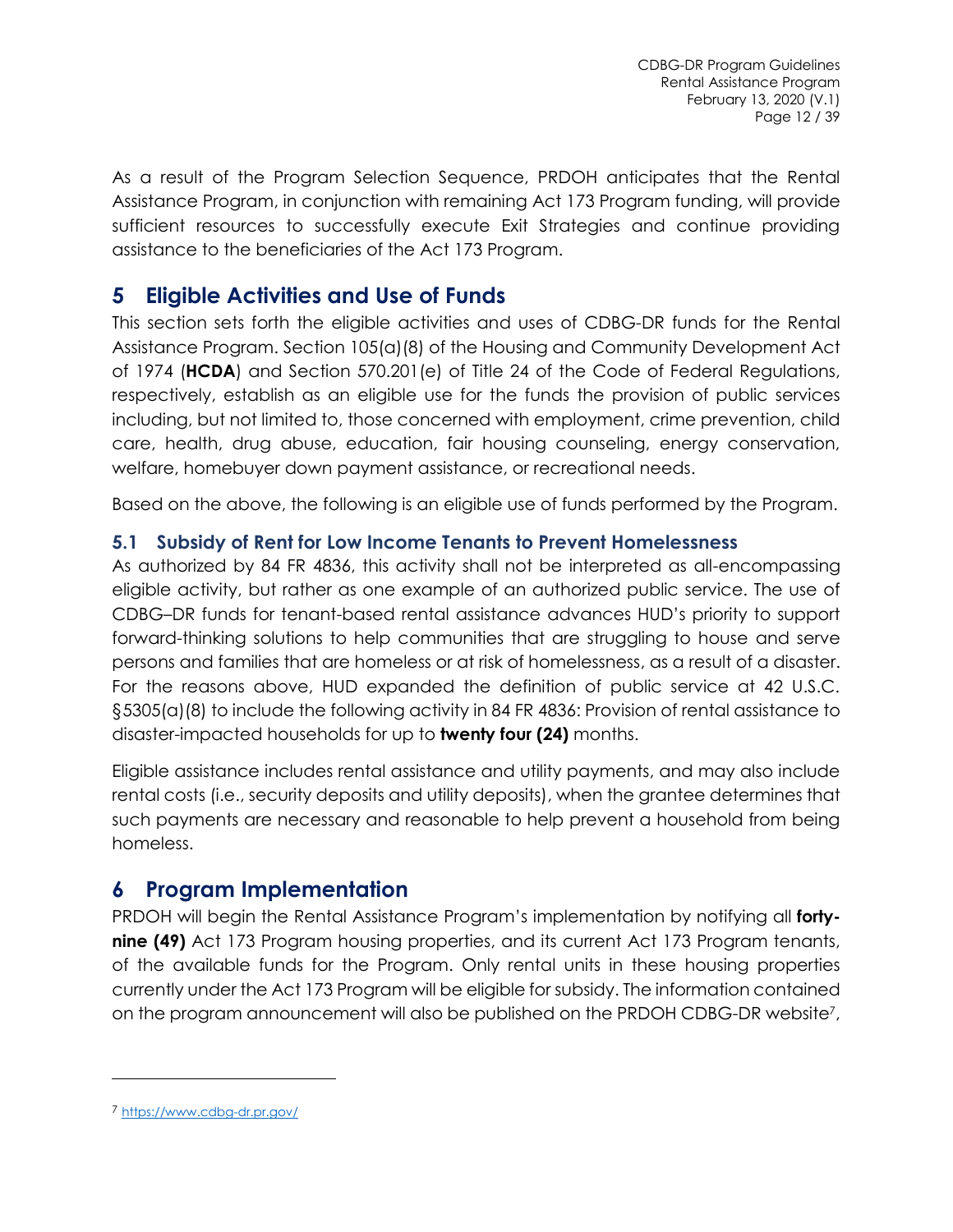for public knowledge and to notify all elderly individuals not currently in the Act 173 Program who wish to apply for rental assistance in units of the eligible housing properties.

PRDOH will offer information and instructions about the application process and dates in the announcement and on the PRDOH CDBG-DR website. It will also present the eligibility criteria and the factors that will be prioritized under the Program, which are those discussed in these Program Guidelines.

## <span id="page-12-0"></span>**7 Intake**

#### <span id="page-12-1"></span>**7.1 General Information**

Rental Unit Applicants will be able to apply for the Rental Assistance Program through the HPO, who will collect all necessary demographic and income information and documentation from each Rental Unit Applicant's household and provide it to PRDOH for review via a web form application.

The HPO will submit to PRDOH a web form application, on behalf of both, their current and potential rental unit tenants and of the Act 173 Program participating property they represent, which will include the following information and supporting documents:

- Demographics of Rental Unit Applicants and their households, that prove eligibility for the Rental Assistance Program. These will include documents used to certify identity, age, income, citizenship, and proof of primary residence of the Rental Unit Applicant, all eligibility criteria for this Program.
- Copy of any current, or most recent, certifications, contracts or agreements under the Act 173 Program from the HPO and PRDOH. If any of these also exist for the Rental Unit Tenants, they shall also be included.
- A current rent roll from the HPO that identifies all current and pre-approved future tenants that make up the Rental Unit Applicants in the application and the current total rental fee associated with the unit under the Act 173 Program and the tenant contribution to the rental payment, if any.
- An Annual Fiscal Report from the HPO.

The PRDOH staff will review each application and will determine if it is complete or if it is missing any documents or required information.

If incomplete, PRDOH will send the Rental Unit Applicant and the HPO a Missing Documents Notice, which will establish the process and timetable for completion of the application process.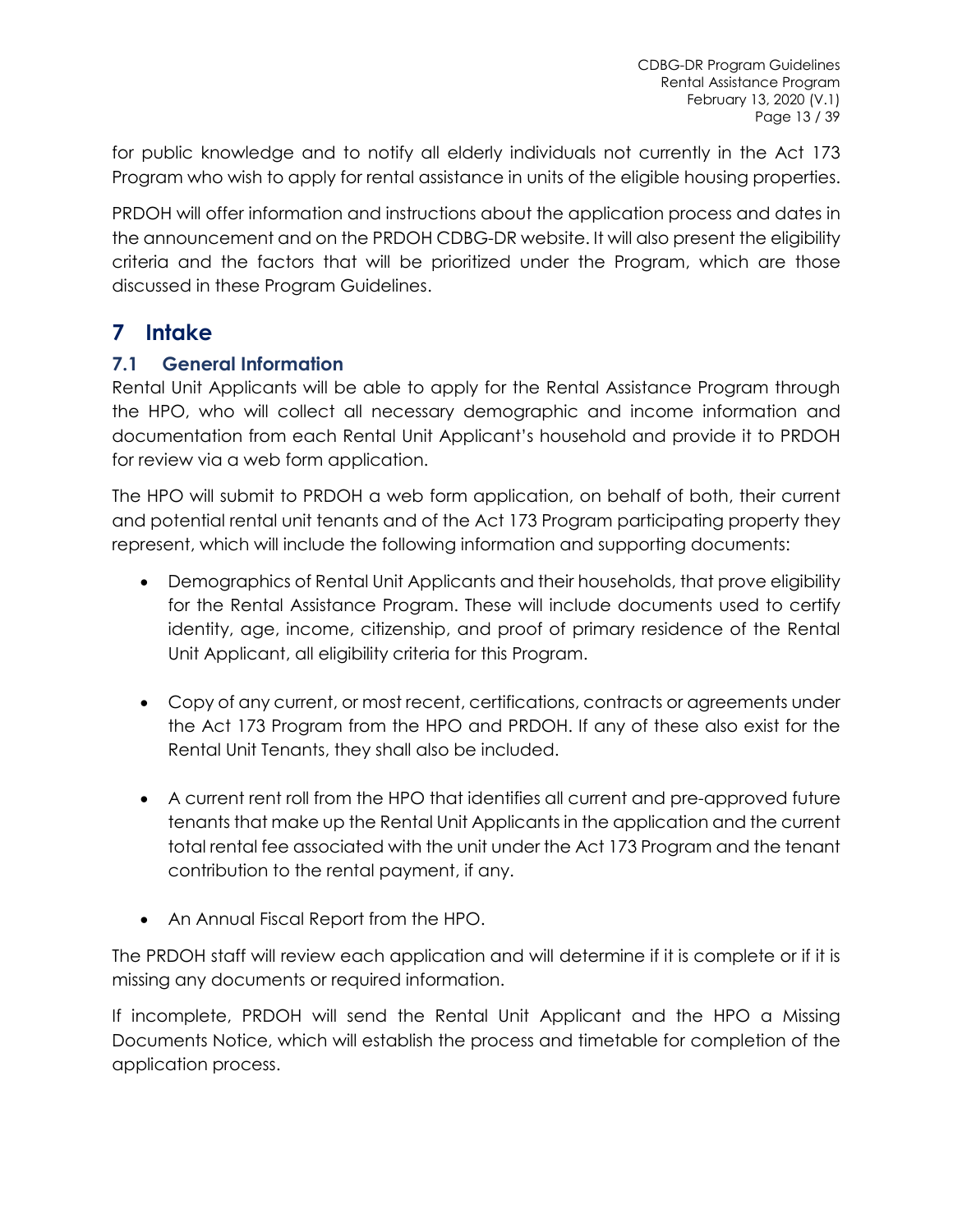If the application is complete and it is concluded that any of the Rental Unit Applicants is eligible to receive rental subsidy under the Rental Assistance Program, PRDOH staff will proceed to notify the eligible Rental Unit Applicants and the HPO of the next steps in the process.

Prior to PRDOH finalizing any agreement with the HPO, the total fee by which the latter will lease the rental unit to be used as a primary residence by the Rental Assistance Applicant will be determined.

The Total Rental Fee for each rental unit, per housing property, will be the same as what it was previously under the Act 173 Program. For more detailed information on the Total Rental Fee, please see the **Total Rental Fee** section, further below.

#### <span id="page-13-0"></span>**7.2 Rental Unit Applicant Identification and Citizenship**

As part of the Program's application process, all Rental Unit Applicants will be required to submit documentation to prove their identity and age, which is one of the Eligibility Criteria for this Program. This documentation may include, but is not limited to, the following:

- Government Issued Photo Identification (Federal or State issued);
- Driver's License;
- Passport;
- Military ID Card; or
- Certificate of Naturalization or Permanent Resident Card.

Only U.S. citizens, non-citizen nationals, or qualified aliens, as defined in the following chart, are eligible to receive assistance.

| Status                  | Definition                                                                                                                                                                                                                                                                                                         |
|-------------------------|--------------------------------------------------------------------------------------------------------------------------------------------------------------------------------------------------------------------------------------------------------------------------------------------------------------------|
| U.S. Citizen            | A person born in one of the 50 States, the District of Columbia, Puerto<br>Rico, Guam, the U.S. Virgin Islands, or the Northern Mariana Islands; a<br>person born outside of the U.S. to at least one U.S. parent; or a<br>naturalized citizen.                                                                    |
| Non-Citizen<br>National | A person born in an outlying possession of the U.S. (e.g. American<br>Samoa or Swain's Island) on or after the date the U.S. acquired the<br>possession, or a person whose parents are U.S. non-citizen nationals.<br>All U.S. citizens are U.S. nationals; however, not every U.S. national is a<br>U.S. citizen. |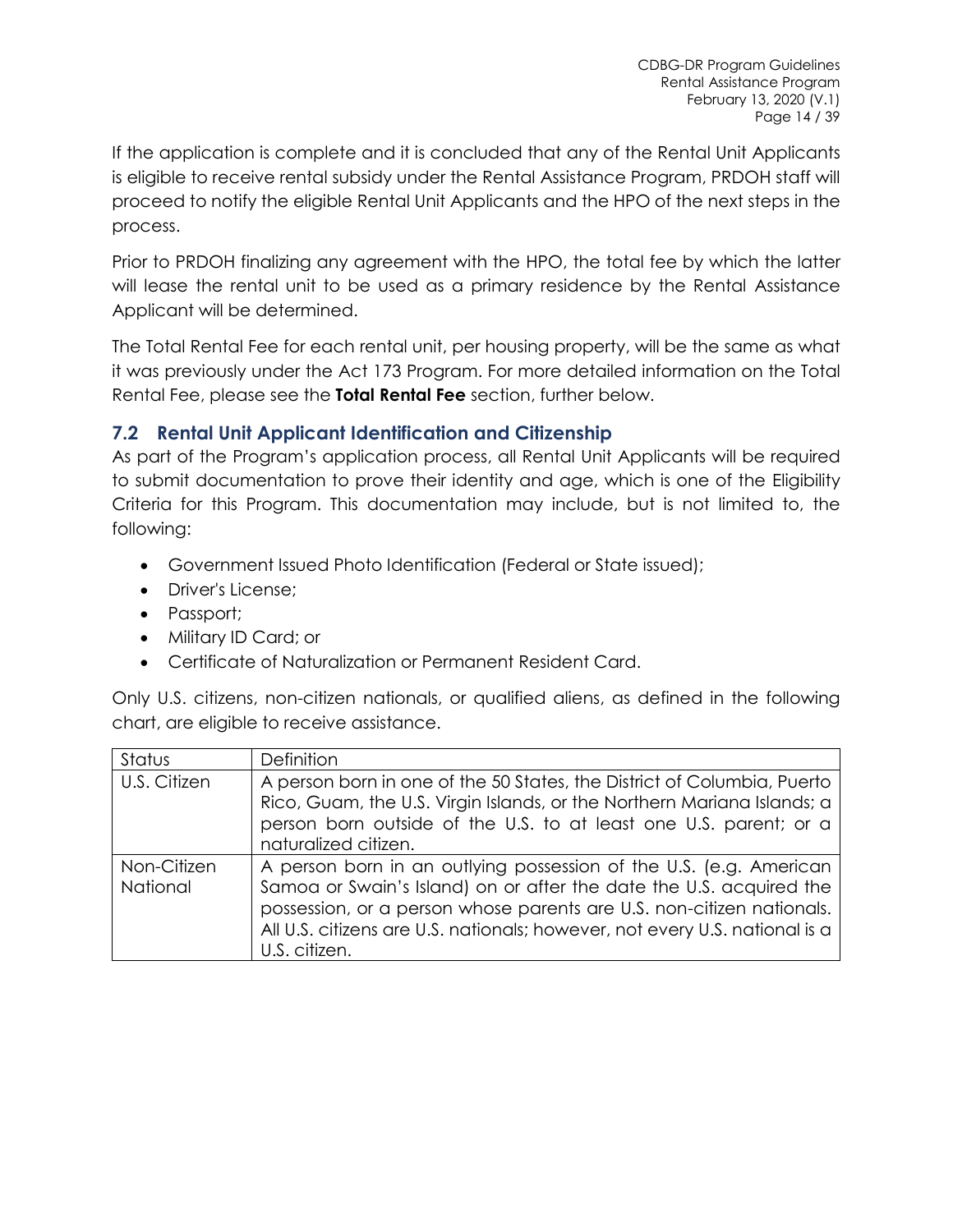| Status          | Definition                                                                                                                                                                                                                                                                                                                                                                                                                                                                                                                                                                                                                  |
|-----------------|-----------------------------------------------------------------------------------------------------------------------------------------------------------------------------------------------------------------------------------------------------------------------------------------------------------------------------------------------------------------------------------------------------------------------------------------------------------------------------------------------------------------------------------------------------------------------------------------------------------------------------|
| Qualified Alien | • Legal permanent resident ("green card" holder)<br>• An asylee, refugee, or an alien whose deportation is being withheld<br>• Alien paroled into the U.S. for at least one year<br>• Alien granted conditional entry (per law in effect prior to April 1,<br>1980)<br>• Cuban/Haitian entrant<br>• Aliens in the U.S. who have been abused, subject to battery or<br>extreme cruelty by a spouse or other family/ household member, or<br>have been a victim of a severe form of human trafficking<br>• Aliens whose children have been abused and alien children whose<br>parent has been abused who fit certain criteria |

If a Rental Unit Applicant does not meet any of the above citizenship criteria, the household may still be considered for assistance if:

- Another adult household member meets the citizenship criteria described in the table above; or
- The parent or guardian of a minor child who is a U.S. citizen, non-citizen national, or a qualified alien applies for assistance on behalf of the child, as long as they live in the same household. The parent or legal guardian must register as the coapplicant.

As part of the Program application, all Rental Unit Applicants must submit documentation to prove their citizenship. This documentation may include, but is not limited to, the following:

- Passport;
- Birth Certificate;
- Certificate of Naturalization;
- Certificate of Citizenship; or
- Permanent Resident Card ("green card").

If the Rental Unit Applicant is unable to provide any of the documents listed above, on a case-by-case basis, the Rental Assistance Program will accept, as proof of citizenship or legal presence: documentation listed in the Interim Guidance on Verification of Citizenship, Qualified Alien Status and Eligibility Under Title IV of the Personal Responsibility and Work Opportunity Reconciliation Act of 1996, published by the United States Department of Justice, Federal Register Vol. 62, No. 221 (November 17, 1997), 62 FR 61344.

Temporary tourist visa holders, foreign students, temporary work visa holders, and habitual residents, such as citizens of the Federated States of Micronesia and the Republic of the Marshall Islands, are ineligible for the Program.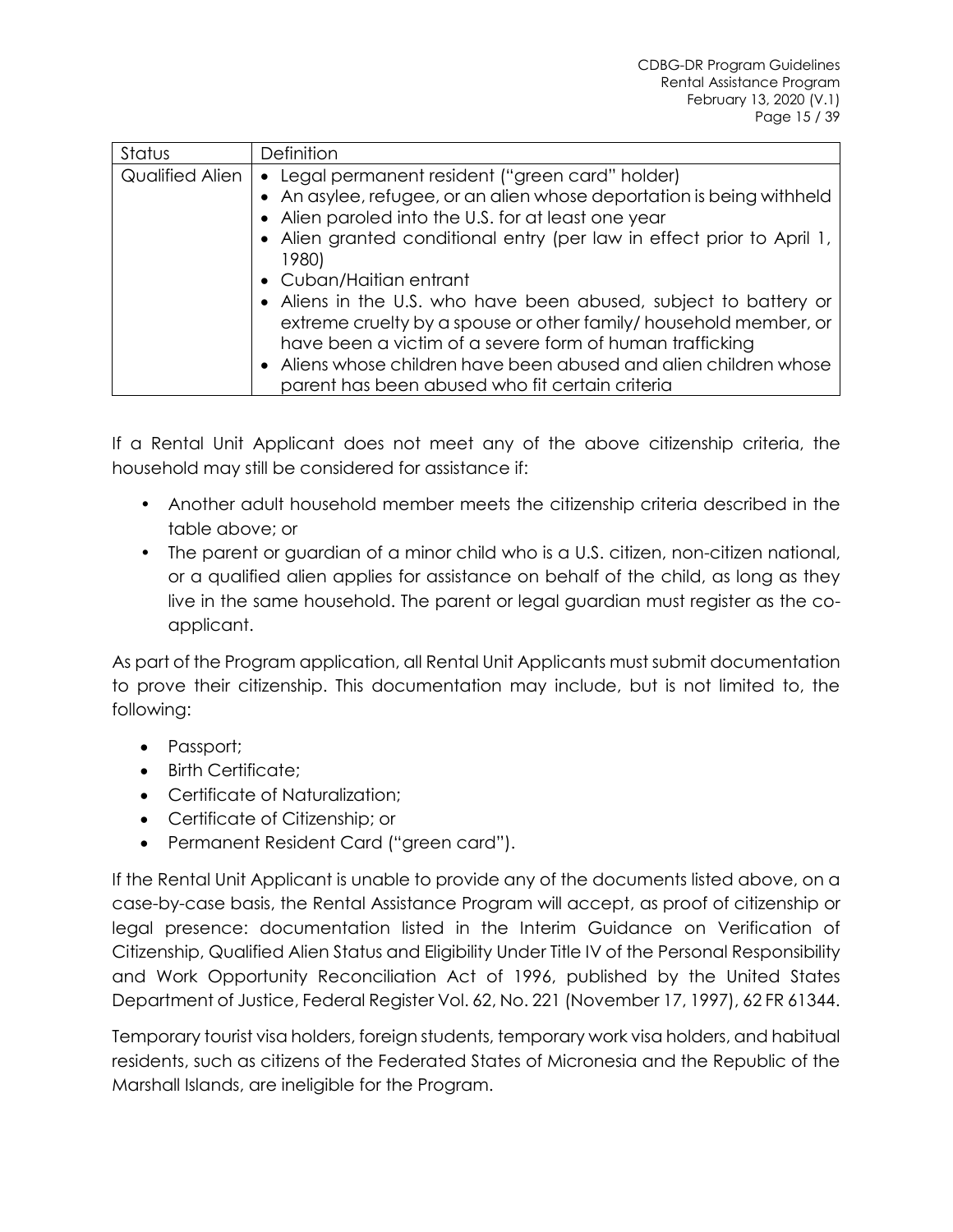## <span id="page-15-0"></span>**8 Program Eligibility**

Both, HPOs and Rental Unit Applicants, will be screened for eligibility to ensure compliance with Program's requirements. Only rental units in housing properties currently under the Act 173 Program will be eligible for subsidy. HPOs will be required to provide complete and accurate information regarding their Rental Unit Applicants' age, identity, household composition, household income, and other eligibility criteria, as well as its own legal entity's required documentation and fiscal information. Failure to disclose accurate and complete information will affect eligibility, and all such instances will be referred to the Program, for further action.

Both applicants and HPOs may be required to repay PRDOH if they are found to have submitted inaccurate or incomplete information to appear to meet eligibility requirements.

Each application will be reviewed for the following eligibility criteria:

#### <span id="page-15-1"></span>**8.1 Age**

The Rental Unit Applicant or a household member of the Rental Unit Applicant must be **sixty (60) years** or older at the time of intake.

For the Rental Assistance Program, an individual is defined as elderly when is **sixty (60) years** or older, in accordance with the administrative regulations of the Act 173 Program. The age of the Rental Unit Applicant will be determined using the documentation mentioned in the previous Intake section of these Guidelines.

#### <span id="page-15-2"></span>**8.2 Income**

The Rental Unit Applicants' household must qualify as low-income. Income for all household members will be considered when calculating annual household taxable income. Rental Unit Applicants must provide their HPOs with income documentation for all household members **eighteen (18) years** of age or older at the time of the Program application. Income types and associated documentation required for income verification may include, but are not limited to:

- Wages: Three (3) recent paystubs within the past **three (3) months**, W-2 Forms;
- Retirement/Social Security:
	- o Three (3) monthly bank statements (Social Security and Pension only)
	- o Current Social Security benefits letter (including benefits paid to minors)
	- o Current Pension/Retirement Benefit letter, or prior year 1099 Form
	- o Current Annuity Payment letter
- Other income information:
	- o Self-employment income
	- o Rental income
	- o Unemployment benefits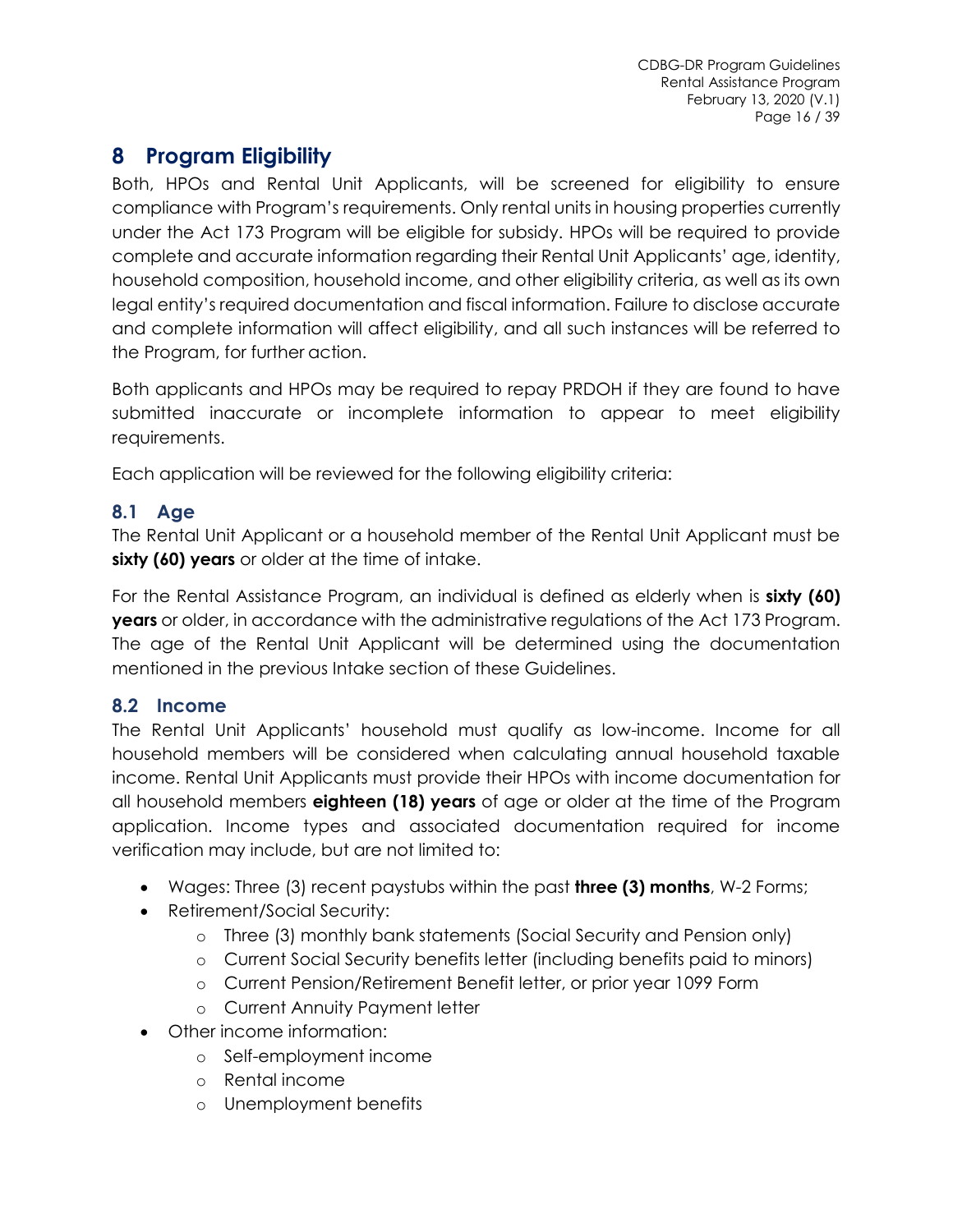- o Court-ordered alimony or spousal maintenance
- o No income: Adult household members who receive no income will be required to submit a Certification of No Income.
- o Documentation for other less common types of income will be assessed by the Program based on type of income reported.

#### <span id="page-16-0"></span>**8.3 Primary Residence**

The Rental Unit Applicant must apply to occupy the rental unit in the housing property as a primary residence.

As defined above, primary residence is as a dwelling where a person maintains or will maintain their permanent residence, and which will be occupied by the applicant for the majority of the calendar year. A person may only have one primary residence at any one time.

Documents provided to demonstrate primary residency should include the Rental Unit Applicant's name and the housing property's address.

As part of the application, a lease agreement between the HPO and the Rental Unit Applicant will be required as proof of primary residence. For the Rental Assistance Program's purpose, this document will serve as proof of primary residence.

- If the Rental Unit Applicant is a current beneficiary of the Act 173 Program, and is applying for rental assistance under the Rental Assistance Program, either the lease agreement with the housing property they reside in as a primary residence while being a beneficiary of the Act 173 Program or any Act 173 certification from PRDOH, will be accepted as proof of primary residence.
- For each Rental Unit Applicant who was not a previous beneficiary of the Act 173 Program, the HPO will submit a draft lease agreement during the Intake process as proof of primary residence.

The primary residence requirement will be determined and verified by the PRDOH staff. The Program will review and assess all available documentation together and determine primary residence based on the applicant's demonstration of consistency across the variety of documentation provided. In the event that inconsistencies in documentation are found, the tenant's application may not move forward in the eligibility process until the inconsistencies are resolved by the applicant. All parties will be given an opportunity to rectify any given discrepancy or problem that may arise during their application process. All applicants to the Program bear the burden of proof for providing consistent evidence to prove primary residency.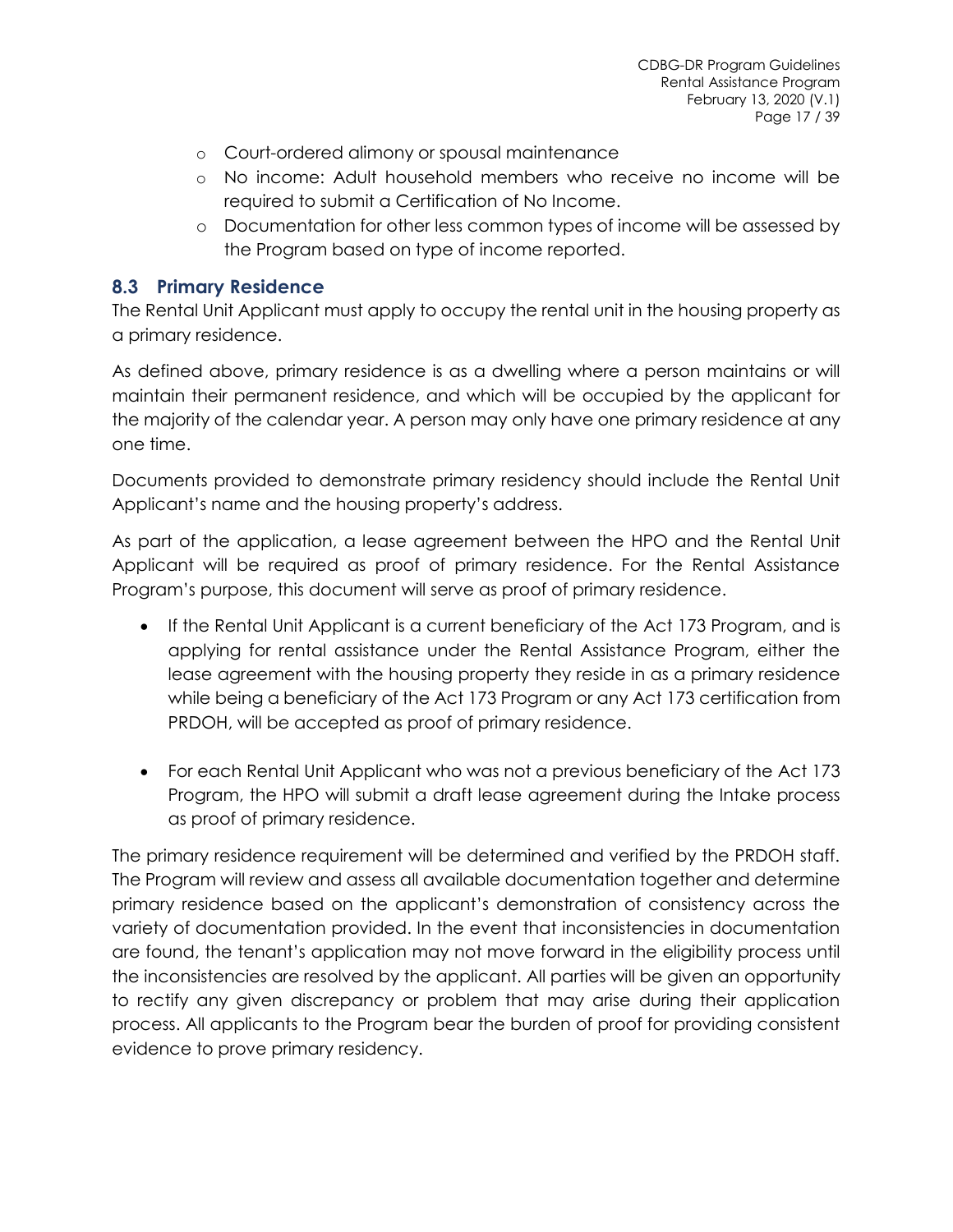#### <span id="page-17-0"></span>**8.4 Act 173 Enrollment**

All Rental Unit Applicants must apply for assistance in rental units located in housing properties currently enrolled in the Act 173 Program. This will be verified by the most recent Act 173 Program certifications or legal agreements between the HPO and PRDOH.

Prior to receiving assistance, all applications will be thoroughly reviewed during the Intake and Eligibility processes to ensure all Rental Unit Applicants are applying for rental units in eligible housing properties for the Program.

#### <span id="page-17-1"></span>**8.5 Eligibility Determinations**

Eligibility determinations will be made based on documentation submitted by the HPOs on behalf of themselves and the Rental Unit Applicants. These determinations will be made based on applicable statutes, CFR, state and local codes and ordinances, and these Guidelines.

Rental Unit Applicants who are deemed eligible will be informed thereof through a Rental Assistance Program Preliminary Eligibility Determination (**PED**) notification. The HPO will also receive a PED notification for every Rental Unit Applicant who is deemed eligible to receive subsidy for a rental unit in their housing property. Rental Unit Applicants who currently do not reside in a rental unit in the housing property will receive this PED notification through the mailing address they provided in the Intake process.

The correspondence will include a notice outlining the preliminary eligibility determination, an explanation of funding sources and restrictions, and a description of required next steps.

If at any point, it is found that any of the Rental Unit Applicants are not eligible for the Program, they will be notified via a Rental Assistance Program Ineligibility Determination (**ID**) notification sent both, to the Rental Unit Applicant and to the HPO. This ID notification will outline the basis for the determination made, outline any relevant next steps, and provide instructions for how to submit a Program-based Reconsideration Request, an Administrative Review Request, and/or Judicial Revision. See the **Program-based Reconsideration** section of these Guidelines, for more information.

## <span id="page-17-2"></span>**9 Duplication of Benefits (DOB)**

The Robert T. Stafford Disaster Relief and Emergency Assistance Act (**Stafford Act**), as amended, 42 U.S.C. § 5121 *et seq*., prohibits any person, business concern, or other entity from receiving Federal funds for any part of such loss as to which they have received financial assistance under any other program, from private insurance, charitable assistance, or any other source. As such, PRDOH must consider disaster recovery aid received by Program applicants from any other federal, state, local or other source and determine if any assistance is duplicative. Any assistance determined to be duplicative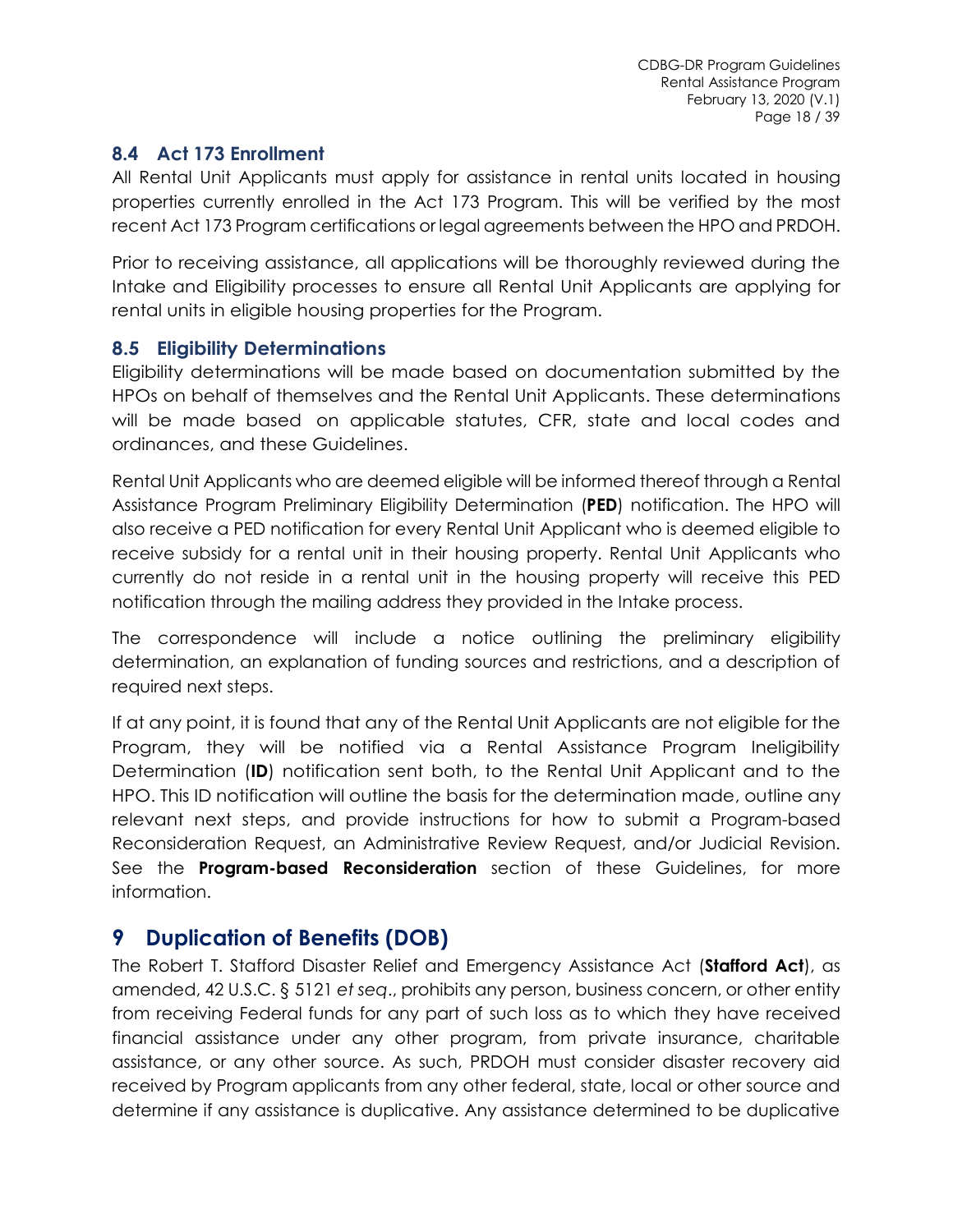must be deducted from the Program's calculation of the applicant's total need prior to awarding assistance.

#### <span id="page-18-0"></span>**9.1 Assistance Considered a DOB**

The following are sources of assistance that may have been provided to applicants and are considered duplication of benefits. Under Federal law, these must be deducted from the assistance provided by the Program.

#### 9.1.1 FEMA Individual Assistance (**FEMA IA**)

<span id="page-18-1"></span>FEMA IA assistance may have been provided to applicants for rental assistance. FEMA IA will be determined and verified by the Program though FEMA provided datasets or through applicant provided information originating at FEMA, such as, a FEMA Award letter. If evidence is provided that a FEMA award included rental assistance, then that rental assistance must be exhausted prior to CDBG-DR funding being provided for rental assistance.

#### 9.1.2 Federal Voucher-Based Rental Assistance

<span id="page-18-2"></span>Housing voucher programs including the Housing Choice Voucher (**HCV**) Program and Veterans Affairs Supportive Housing (**VASH**) Program provide assistance in the form of a rental subsidy that is paid to participating landlords by Public Housing Authorities on behalf of eligible low-income households. The Program will review information from the Puerto Rico Public Housing Administration **(PRPHA)**, to verify if any Applicant is currently participating in a voucher-based rental assistance program. The subsidy amount provided by a voucher to an Applicant will be considered a DOB by the Program.

#### 9.1.3 Private Insurance

<span id="page-18-3"></span>All property, flood or casualty insurance settlement amounts *that include any rental assistance* will be deducted from the applicant's funding assistance award. Private insurance payments for contents or other expenses are not deducted from the applicant's funding assistance award. Insurance proceeds are initially determined by the Program through applicant provided information. Rental Unit Applicants will authorize the Program to contact third-party private insurance providers to verify information provided by the Applicants within their applications. Third-party re-verification will only occur if the Applicant self-attests a claim was filed and cannot provide a claim summary.

#### 9.1.4 Other Funds

<span id="page-18-4"></span>Funding received for the same purpose of a Program award, such as funding provided by a non-profit entity for rental assistance, must be reported by the Applicant through the application process and must be accounted for and verified by the Program. In addition, the support documentation related to other duplicative funding sources will be provided by the Applicant, verified by the Program, and applied as a DOB by the Program.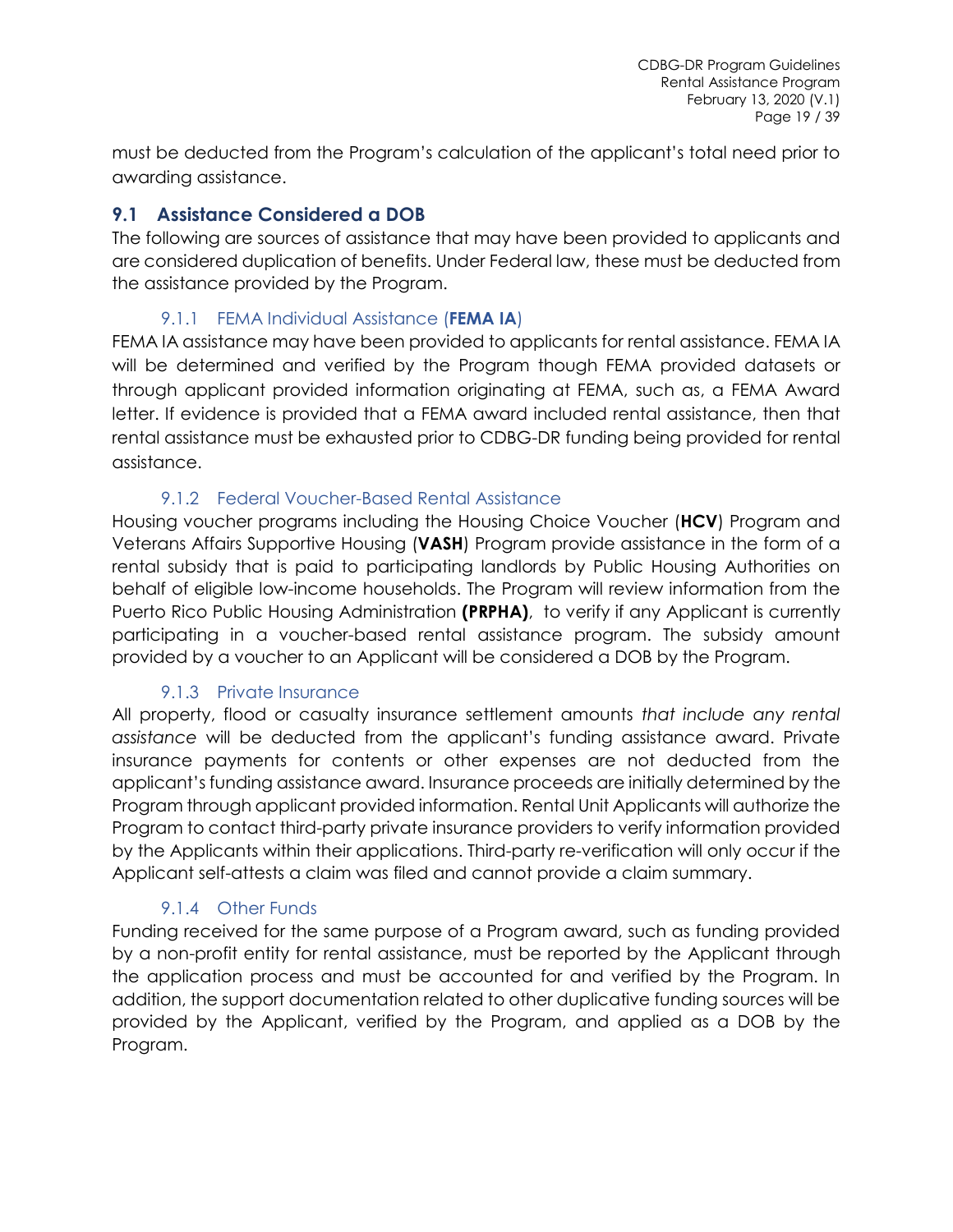## <span id="page-19-0"></span>**10 Program Selection Sequence**

The Program Selection Sequence has been carefully crafted to provide rental assistance to the most vulnerable populations in need of funding, within the current or pre-approved tenants residing in Act 173 Program housing properties. This sequenced approach was developed to act as a complement to the Exit Strategies outlined in these Guidelines, to ensure those with the highest risk of homelessness are given the subsidy needed, in order to avoid homelessness while Exit Strategies are finalized.

The Selection for the Program will follow a sequenced approach, as follows:

**First Sequence Selection**: Low-income (0-50% AMFI), elderly Rental Unit Applicants who would reside in rental units from housing properties and whose Act 173 Program contracts expire from 2020 to 2022.

These tenants are at the highest risk of losing rental subsidy. With the impending loss of Lottery funds due to hurricane impacts, PRDOH does not have the financial capacity to renew the subsidy contracts of the rental units in these housing properties.

**Second Sequence Selection**: Low-income (0-50% AMFI), elderly Rental Unit Applicants who would reside in rental units from housing properties currently subsidized by the Act 173 Program in municipalities with a very low number of other affordable rental units or housing program alternatives, established by a Score Level via data provided in the annexed documents to these Program Guidelines. 8

This refers to municipalities where there is little or no available assistance for elderly tenants in Public Housing, Housing Choice Voucher Programs (Section 8) under PRDOH or viable Continuum of Care (CoC) programs. Viable CoC Programs refers to Continuum of Care programs where elderly people with risk of homelessness may be eligible for assistance.

The previous data is complemented by producing a ratio of the elderly population in each scrutinized municipality and the total number of alternative housing program rental units available in each scrutinized municipality.

The lack of availability of the aforementioned alternative assistance, as well as lack of rental units in other housing properties under the Act 173 Program, will increase the preference of rental units from housing properties in the municipality to avoid potential risk of homelessness among elderly Rental Unit Applicants who reside or would reside in rental units from housing properties in said municipality.

 $\overline{a}$ 

<sup>8</sup> See tables in Annex.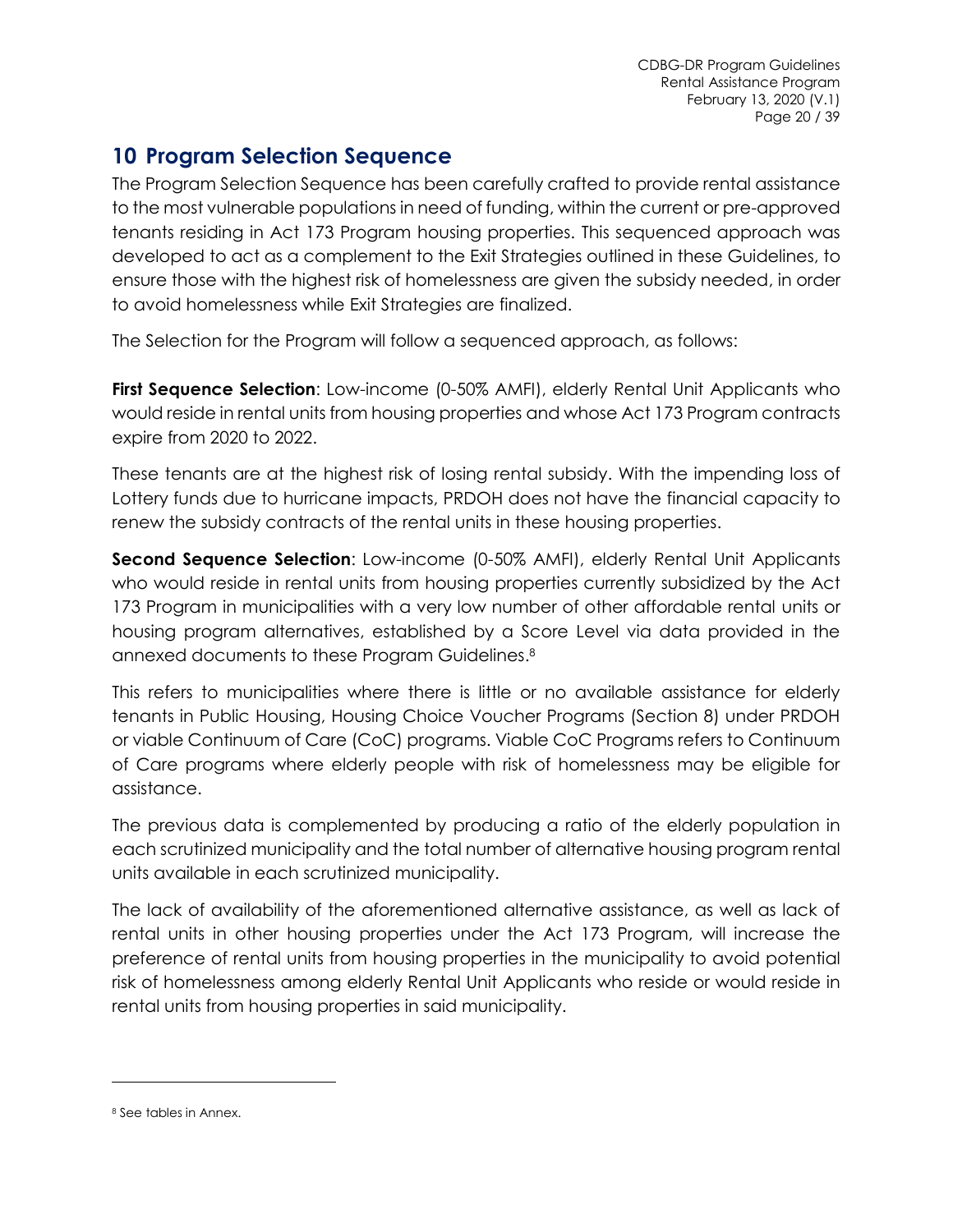#### <span id="page-20-0"></span>**10.1 Score Level**

A Score Level was developed based on number of Act 173 Program housing properties, number of public housing properties ("residenciales públicos"), viable CoC Programs, and number of Project-based Section 8 housing properties under PRDOH, respectively, in each municipality. Since it is one of the Eligibility Criteria for this Program, only municipalities with housing properties currently under the Act 173 Program were scored. Scores were determined using the following methodology:

- One point was awarded for each housing property currently under the Act 173 Program, in the municipality.
- One point was awarded for each individual Public Housing Property ("residencial público"), in the municipality.
- One point was awarded for each individual Project Based Voucher Program (Section 8) housing property under PRDOH, in the municipality.
- One point was awarded if the municipality has any viable CoC programs.

Municipalities with lower scores are those with fewer affordable housing alternatives and, therefore, are the municipalities where rental units will be prioritized during the Second Sequence to avoid loss of affordable rental units. During the Second Sequence period, rental units will be served in ascending order based on their municipality's Score Level.

The following table indicates the Score Level for each municipality with at least one housing property under the Act 173 Program:

| <b>Municipality Score Level</b> |   | <b>Ratio Score</b> | <b>Municipality</b> | <b>Score Level</b> | <b>Ratio Score</b> | <b>Municipality Score Level</b> |    | <b>Ratio Score</b> |
|---------------------------------|---|--------------------|---------------------|--------------------|--------------------|---------------------------------|----|--------------------|
| <b>Gurabo</b>                   | 2 | 0.01857            | San Sebastian       | 4                  | 0.04448            | Guaynabo                        |    | 0.03000            |
| Rincon                          |   | 0.02410            | Villalba            | 4                  | 0.05348            | Guayama                         |    | 0.09155            |
| Anasco                          |   | 0.03278            | San German          | 4                  | 0.05595            | Arecibo                         | 10 | 0.07572            |
| Moca                            | 3 | 0.02007            | Juncos              | 4                  | 0.06584            | Aquadilla                       | 10 | 0.14429            |
| <b>Rio Grande</b>               | з | 0.02076            | Maunabo             | 4                  | 0.08357            | Caguas                          | 13 | 0.04409            |
| Salinas                         | з | 0.03913            | Yauco               | 5                  | 0.04062            | Carolina                        |    | 0.05972            |
| Comerio                         | з | 0.04376            | Humacao             | 5                  | 0.04830            | <b>Bayamon</b>                  | 19 | 0.05462            |
| Vieques                         | 3 | 0.06359            | Coamo               | 5                  | 0.05904            | Mayaguez                        | 21 | 0.16819            |
| Toa Baja                        |   | 0.01669            | Trujillo Alto       | 5                  | 0.06552            | Ponce                           | 30 | 0.14514            |
| Aguada                          | 4 | 0.02702            | Isabela             | 6                  | 0.03292            | San Juan                        | 69 | 0.23954            |
| Hormiqueros                     |   | 0.03276            |                     |                    |                    |                                 |    |                    |

A housing property's location in the lowest Score Level municipality doesn't automatically make eligible its rental units for assistance. All Rental Unit Applicants must first comply with Eligibility Criteria and all required information and documentation must be submitted by the HPO during the Intake process of the Rental Assistance Program.

If, during the Second Sequence period, two or more housing properties' municipalities fall into the same Score Level, priority among the Rental Unit Applicants in each of the housing properties would be decided by using the Ratio Score of each municipality. The Ratio Score is produced by dividing the number of rental units available through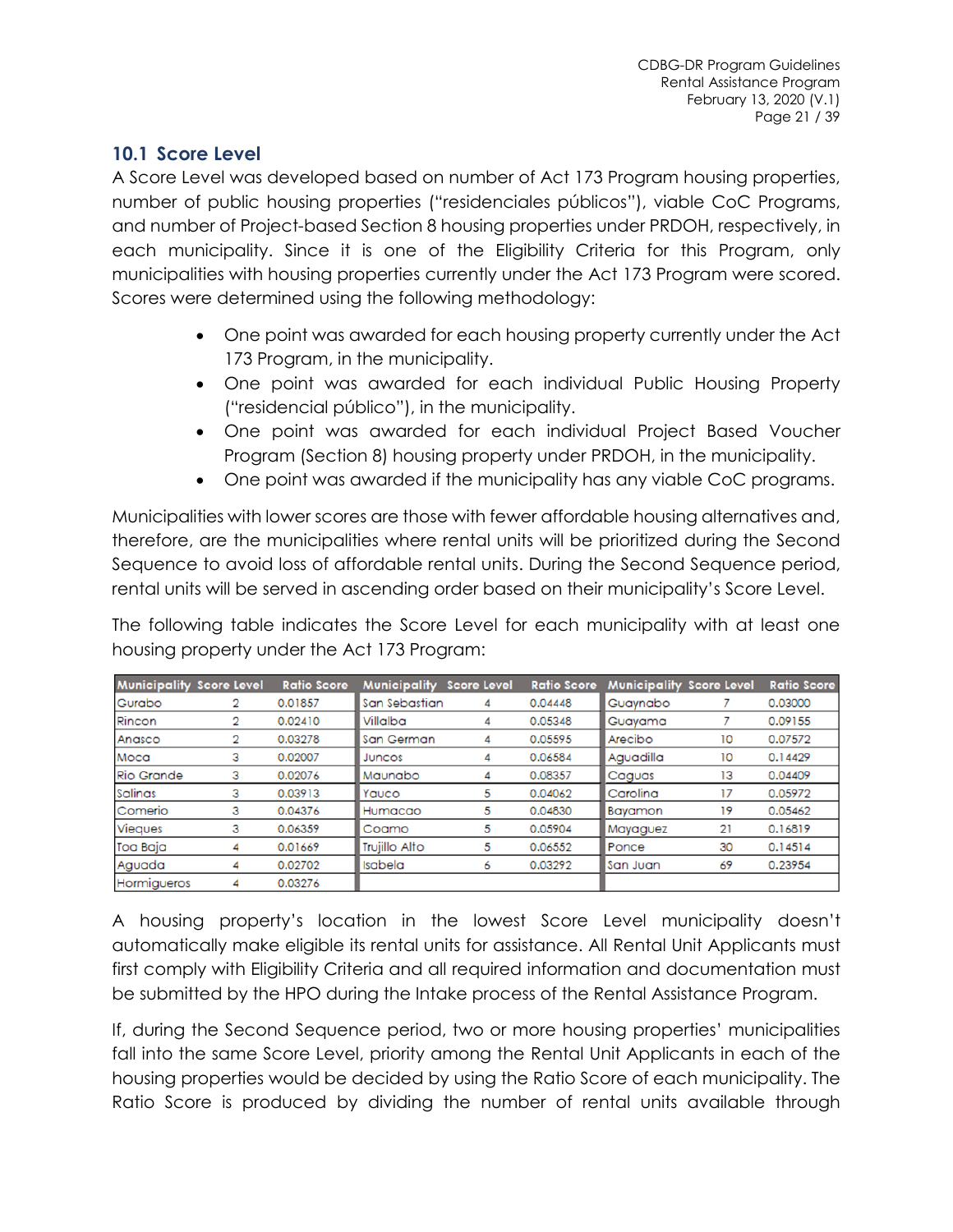alternative housing programs in each municipality by the elderly population in each municipality. As shown in the Table above, the housing property's Score Level will be ordered by lowest to highest Ratio Score.

#### <span id="page-21-0"></span>**10.2 Program Sequencing Period**

During the first **sixty (60) days** of Intake period, only Rental Unit Applicants from the First Sequence will be selected to receive assistance. For the next **120 days** (days 61 – 180 of Intake period), Rental Unit Applicants from the First or Second Sequence may be selected to receive assistance. After 180 days of receiving applications and selecting sequenced candidates, if any remaining funding for the Rental Assistance Program is available, eligible Rental Unit Applicants from rental units in housing properties under the Act 173 Program that were not originally selected for assistance, may be considered.

## <span id="page-21-1"></span>**11 Total Rental Fee, Subsidy Award Determination, and Rental Contribution**

The maximum award under this Program is the equivalent of **twenty-four (24) months** of subsidy available to the Rental Unit Applicant for rental units in housing properties currently under the Act 173 Program, which cannot exceed **\$400** per rental unit, per month.

The Total Rental Fee will be uniform for each rental unit per housing property. The Total Rental Fee for each rental unit, per housing property, will be the same as what the rental fee was previously under the Act 173 Program.

For the purpose of determining the subsidy for which an Applicant qualifies, the following items will be *deducted* from the annual household income:

- Medical Expenses: Recurring medical expenses according to a medical certificate presented for each Rental Unit Applicant. Includes expenses for prescription or "over the counter" medications prescribed by a physician, health plan costs, deductible payments, and equipment recommended by a physician. Medical expenses will be deducted at 50%.
- Utilities: The expenses incurred by the Applicant for the payment of water, electricity, refrigerator, and stove will be deducted. The utility will be deducted according to the table of utilities established by PRDOH's Voucher Program for Free Selection of Housing (Section 8) for the corresponding municipal region.

The adjusted monthly income of an Applicant, for the purpose of determining the amount of the subsidy, will consist of 1/12 part of the annual household taxable income, once evidenced medical expenses and utilities are deducted.

The monthly subsidy award to be granted will be a maximum of \$400. The maximum subsidy will be granted to households whose annual income is equal to or less than 30%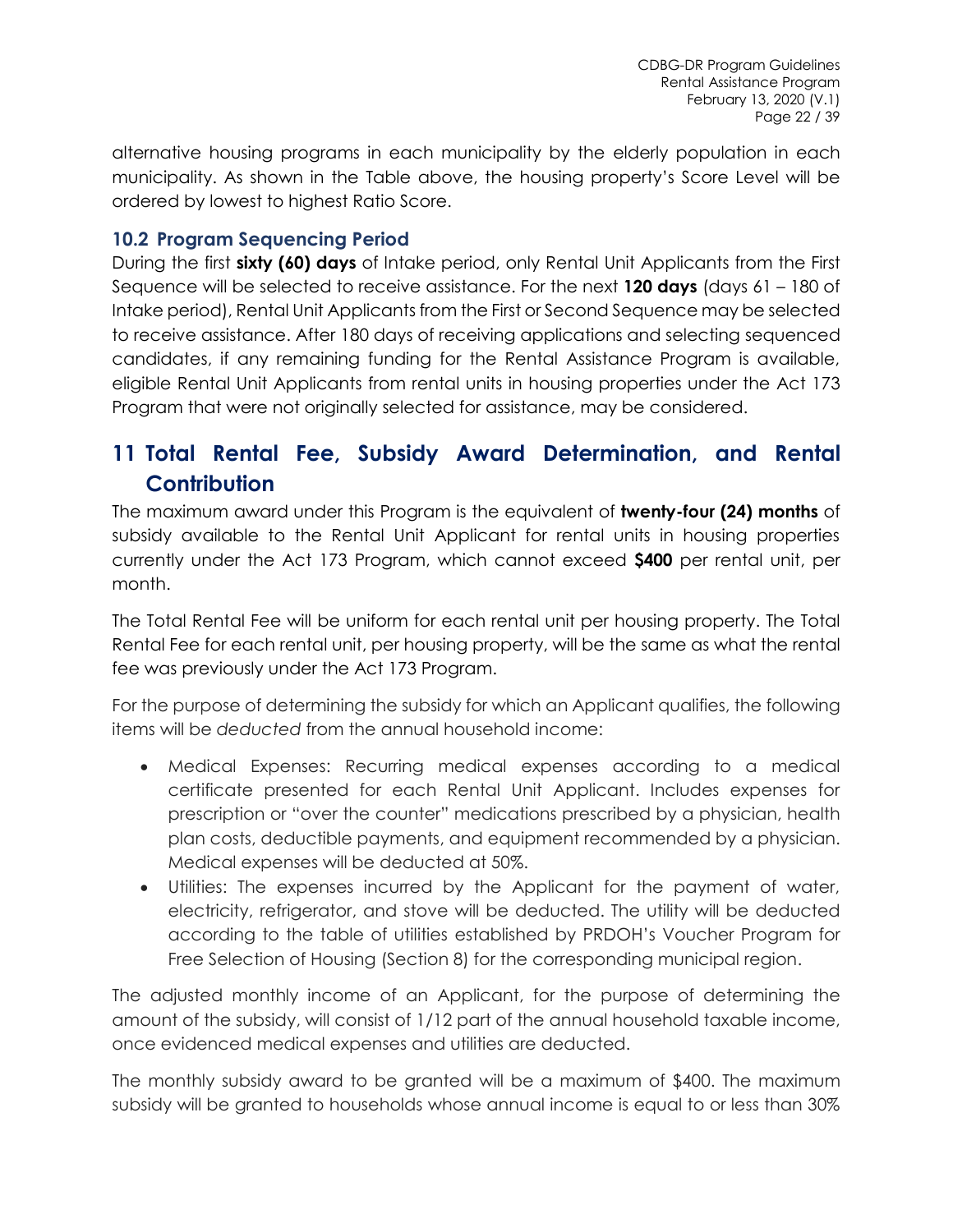AMFI, according to the income table published annually by HUD for the Voucher Program for Free Selection of Housing (Section 8).

For households with 31-50% AMFI, the monthly subsidy award will be the difference between the maximum allowable subsidy minus the equivalent of 10% of the adjusted monthly taxable income.

The Tenant Contribution will be the amount equivalent to the difference between the rental subsidy awarded and the Total Rental Fee for the rental unit.

#### <span id="page-22-0"></span>**12 Property Site Requirements**

All rental units and housing properties in the Rental Assistance Program must comply with the Housing Quality Standard (**HQS**) at a minimum, which will be ensured via inspections using the HUD-52580 Form.

Along with being notified of eligibility for their Applicants for the Rental Assistance Program, all HPOs will be given a checklist that includes all HQS requisites their rental units and housing properties must comply with. Initial inspections could take place before the Rental Assistance Program Legal Agreement is signed with the HPO or afterwards.

If an inspection has occurred before the Legal Agreement is signed, findings must certify that all rental units in which Applicants will reside in, as well as the housing property, comply with HQS. The inspection report that establishes the housing property's compliance must be included as part of the Legal Agreement between PRDOH and the HPO.

If the inspection has not yet occurred, the HPO must certify in the Legal Agreement that the rental units in which Applicants will reside in, as well as the housing property, comply with the HQS requisites that were handed along with the eligibility notification. Corroboration and validation of the HPO's certification of HQS compliance via inspection will be expected to be done in the first **ninety (90) days**, after the Legal Agreement has been signed.

The Legal Agreement will contain penalty clauses, that could include repayment in whole or in part of subsidy, in case substantial deficiencies per HUD's HQS are found in the rental units or the housing properties that were initially certified by the HPO to be compliant with HQS.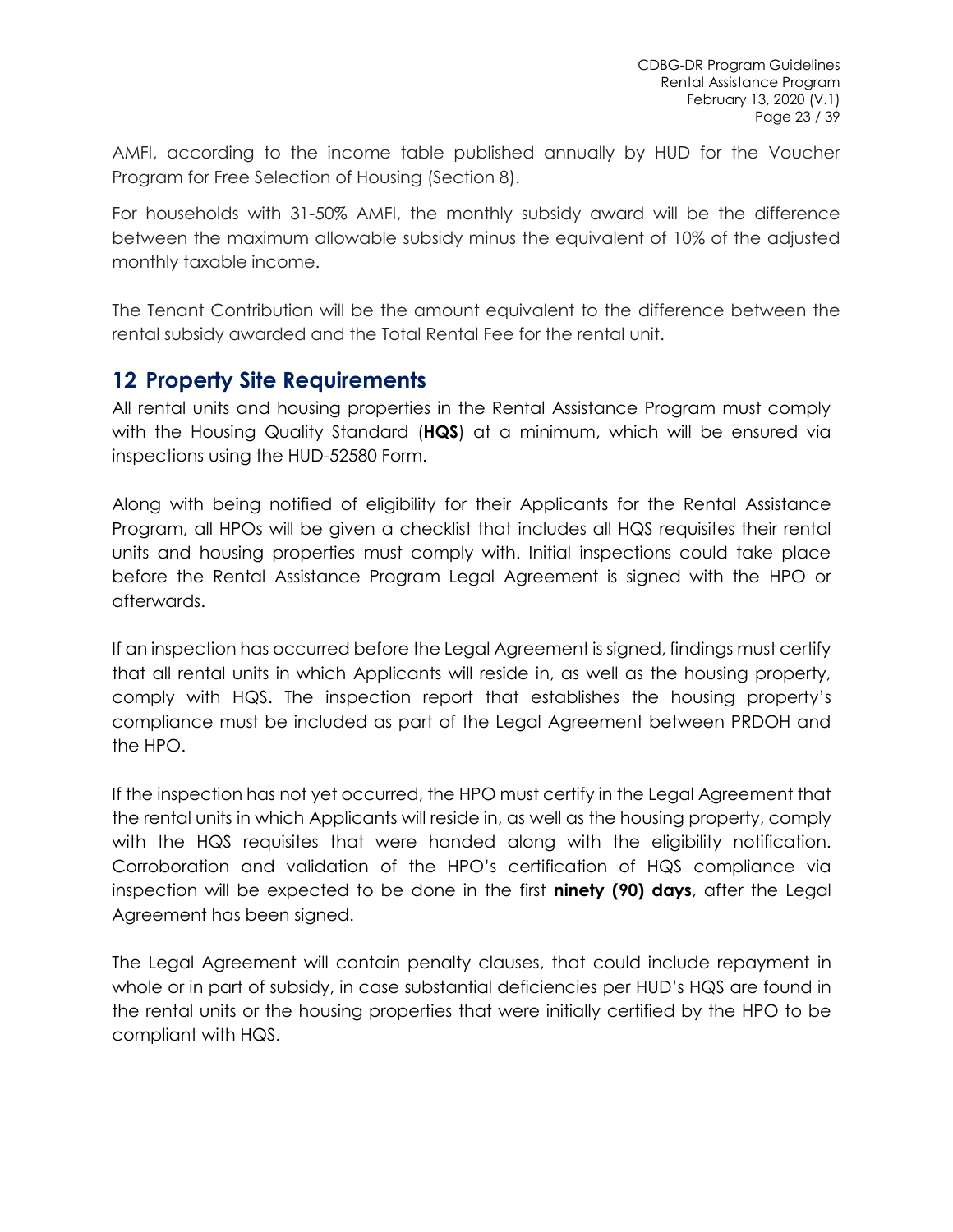If after the inspection, it is found that either the rental units or the housing property do not comply with the minimum required standards, the HPO will be notified in writing. The HPO must correct all notified deficiencies within **thirty (30) days** of the notification.

To ensure deficiencies are corrected, PRDOH staff or an external contractor will conduct a follow-up inspection.

If after **thirty (30) days** of being notified of the deficiencies, any of the notified deficiencies of any respective rental unit remain, the Program will proceed to suspend subsidy of the respective rental unit until the deficiencies are corrected. The Program will not subsidize rent retroactively. After the thirty-day period, the HPO may not charge the Rental Unit Tenant with the rental fee difference not received through suspended subsidy, if the Tenant decides to reside in the rental unit or solicits alternative housing, while the deficiencies have not been corrected. To ensure eviction protection, this will be part of the Legal Agreement signed between PRDOH and the HPO.

If, after **thirty (30) days** of being notified of any deficiency found in the building exterior of the housing property or any deficiency attributable to lack of essential services, or any deficiencies pertaining to inspected areas not part of a rental unit, the Program will suspend subsidy of all the rental units in the housing property until deficiencies have been corrected. After the thirty-day period, the HPO may not charge the now-rental unit tenants the rental fee difference not received through suspended subsidy if the tenants decide to stay residing in their rental units or solicit alternative housing, while the deficiencies have not been corrected. To ensure eviction protection, this will be part of the Legal Agreement signed between PRDOH and the Housing Property Applicant.

Through the signed Legal Agreement, the HPO will commit to provide alternative habitable housing to all Rental Unit Tenants affected by the deficiencies found during inspection, that were originally certified to be in compliance with Housing Quality Standards. Non-compliance will result in penalty clauses, that may include but not be limited to repayment in whole or in part of the Rental Assistance Program subsidy awarded up to date.

The HPO may solicit an extension of up to an additional **thirty (30) days**, before the first **thirty (30) days** deadline is over. The extension will be awarded by PRDOH on a caseby-case basis.

#### <span id="page-23-0"></span>**13 Environmental Review**

An environmental review is the process of reviewing a project and its potential environmental impacts to determine whether it meets federal, state, and local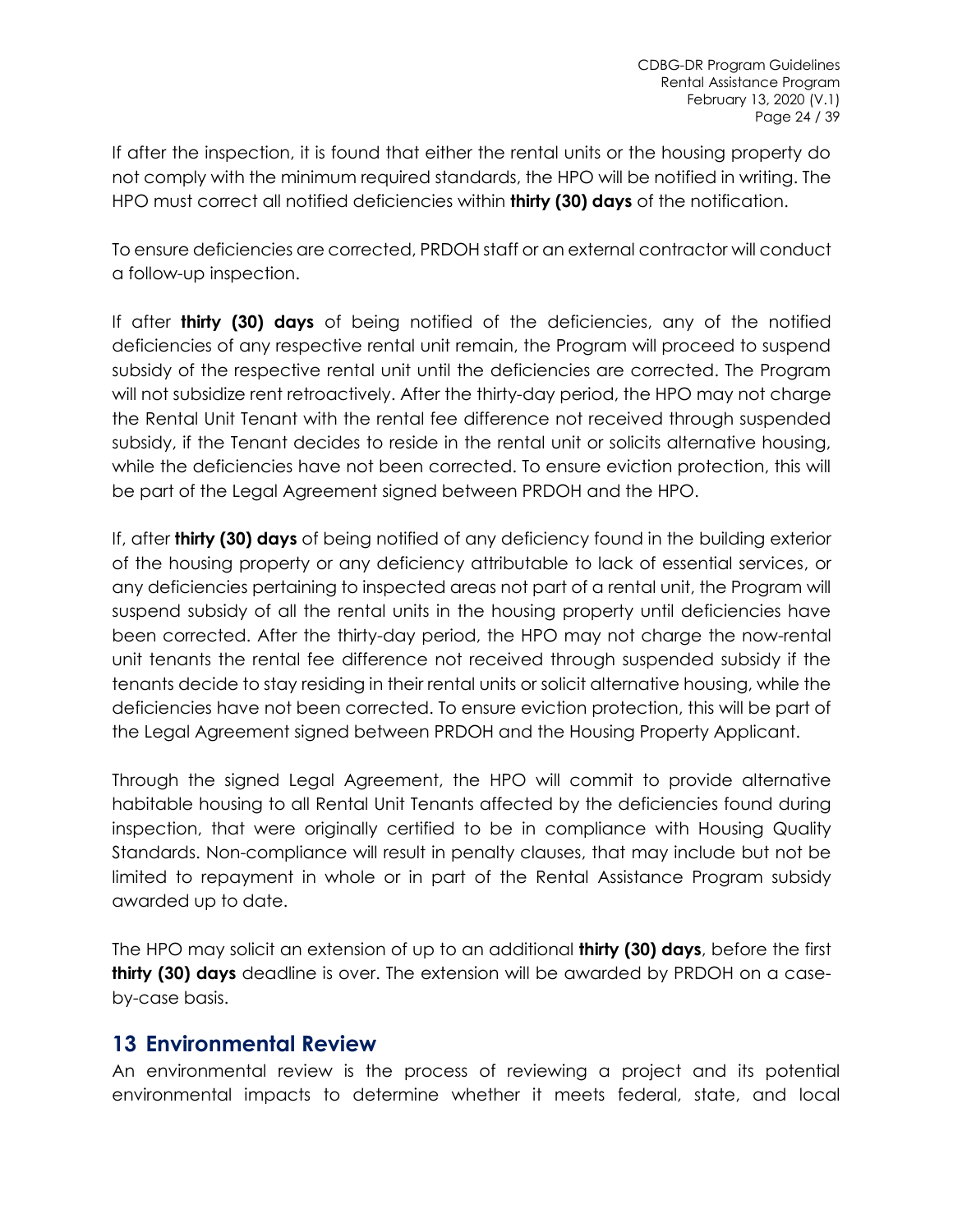environmental standards. Every project undertaken with federal funds, and all activities associates with such project, are subject to the provisions of the National Environmental Policy Act of 1969 **(NEPA)**, as well as to the HUD environmental review regulations at 24 C.F.R. § 58. Therefore, an environmental review process is required for all awards to be issued under the Program to ensure that the proposed activities do not negatively impact the surrounding environment and that the property itself will not have an adverse environmental or health effect on end users. 24 C.F.R. § 58.22 prohibits the commitment or spending of federal or non-federal funds on any activity that could have an adverse environmental impact or limit the choice of reasonable alternatives prior to completion of an environmental review. Environmental clearance must be obtained for each project prior to the commitment of federal or non-federal funds. A violation of this requirement may jeopardize federal funding for the Program and disallow all costs that were incurred before completion of the environmental review.

All Program awards must have documentation that they follow NEPA and other environmental requirements. Therefore, all projects shall have an Environmental Review Record **(ERR)**, as required by NEPA and related laws. The ERR for the projects shall set forth: the existence of negative impacts on a site; the means to mitigate negative impacts; alternatives to the project (if needed); and the rejection of the proposed activities if all other options fail and it becomes the most prudent action to take.

Environmental reviews will be conducted concurrently with DOB reviews, when feasible. Environmental reviews must be completed prior to determining Program assistance to be offered to an eligible applicant.

#### <span id="page-24-0"></span>**13.1 Environmental Level of Review**

To conduct the appropriate level of environmental review, the Program will determine the environmental classification of the project. The term "project" may be defined as an activity or group of activities geographically, functionally, or integrally related, regardless of funding source, to be undertaken by the Program in whole or in part to accomplish a specific objective. There are four major classifications of environmental review for projects:

- Exempt Activities: Those activities which are highly unlikely to have any direct impact on the environment.
- Categorically Excluded Activities: Those activities that may have an impact to the environment, but not to extent that an Environmental Assessment under NEPA or Environmental Impact Statement is required. There are two types of Categorically Excluded Activities, as follows:
	- o Categorically Excluded Not Subject to 24 C.F.R. § 58.5: Includes those activities included under 24 C.F.R. § 58.35 (b) and require environmental checks for the items listed at 24 C.F.R. § 58.6. For activities under this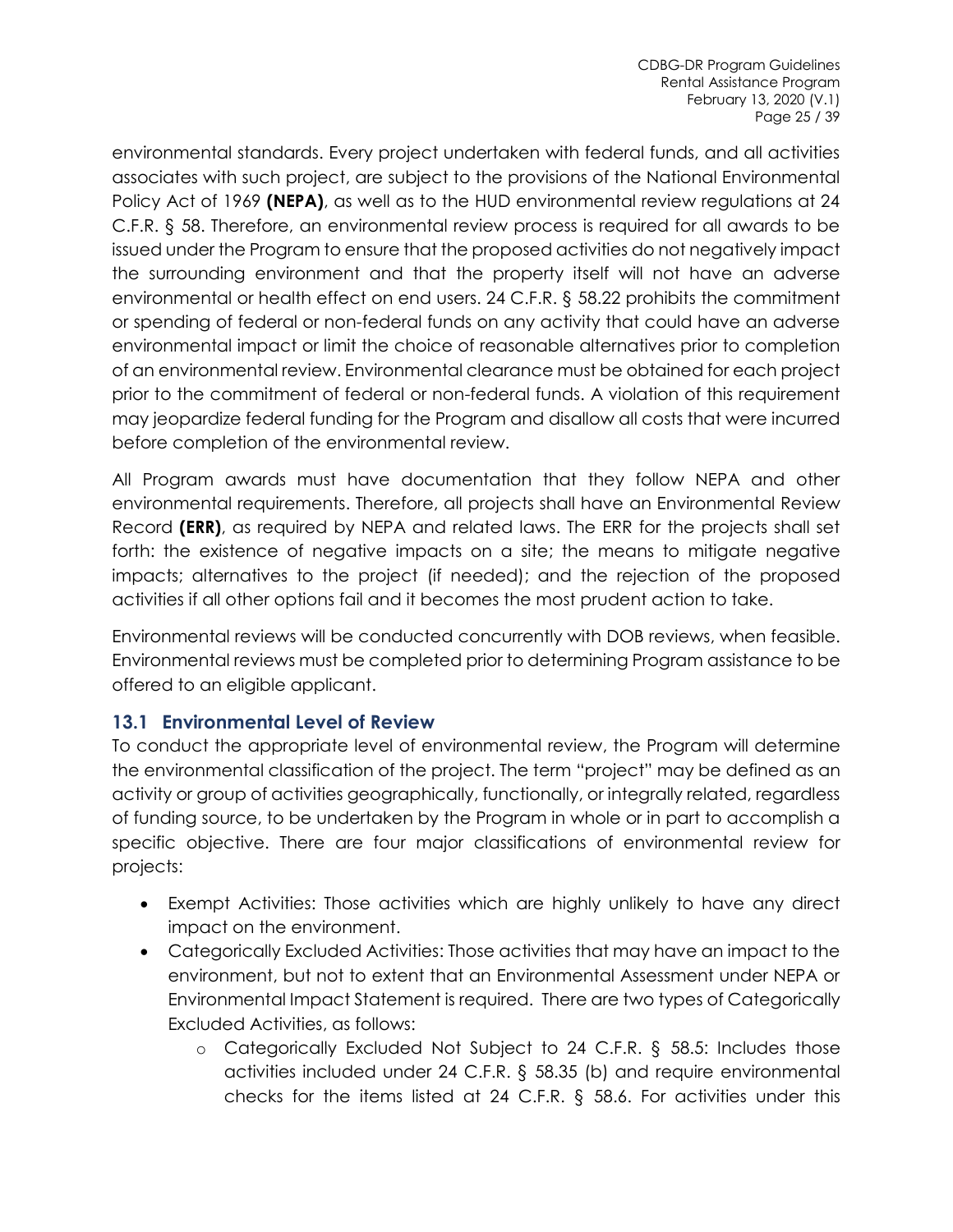classification, no public notice or request for release of funds is required to use grant funds.

- o Categorically Excluded Subject to 24 C.F.R. § 58.5: Refers to those activities included under 24 C.F.R. § 58.35 (a) and require environmental checks for the items listed at 24 C.F.R. § 58.5 and 24 C.F.R. § 58.6. If any environmental items are identified as potentially impacting (such as floodplains), a Request for Release of Funds (including publication of Notice of Intent) is required.
- Environmental Assessment: Includes those activities that could potentially have a significant impact on the environment. In addition to compliance with the laws and authorities at 24 C.F.R. § 58.5 and 24 C.F.R. § 58.6, environmental assessments must consider an array of additional potential impacts of the project, including a National Environmental Policy Act analysis. This environmental assessment requires publishing a Notice of Intent to Request Release of Funds as well as a Finding of No Significant Impact (assuming such is found).
- Environmental Impact Statement: Those activities that require a detailed written statement required by Section 102(2)(C) of NEPA for a proposed major Federal Action significantly affecting the quality of the human environment. These statements are normally used for major housing (2,500 units or more) or infrastructure projects.

#### <span id="page-25-0"></span>**13.2 Level of Determined Environmental Review**

The level of environmental review identified for this Program is found at 24 C.F.R. § 58.35 (b)(1) Tenant-based Rental Assistance and will require a CENST Environment Review. The environmental review for any activity in this Program will require a formal determination (including preparing a CENST review and inclusion into the project files) of the environmental regulations at 24 C.F.R. § 58.6. Other Requirements to include are:

- Flood insurance requirements;
- Location within a Coastal Barrier Resource System unit; and
- Purchase or sale of an existing property in a Runway Protection Zone or Clear Zone.

Should the Program change in a way that includes other activities other than Tenantbased Rental Assistance, a new determination of the level of environmental review should be performed and documented in the project files. If a modification changes the level of environmental review, future reviews should be in accordance with the new level of environmental review.

## <span id="page-25-1"></span>**14 PRDOH Legal Agreement**

Following notification of eligibility and award amount, Rental Unit Applicants and HPOs will enter into a contractual legal agreement with PRDOH prior to the disbursement of any subsidy. This legal agreement will be for a term not to exceed **twenty-four (24) months**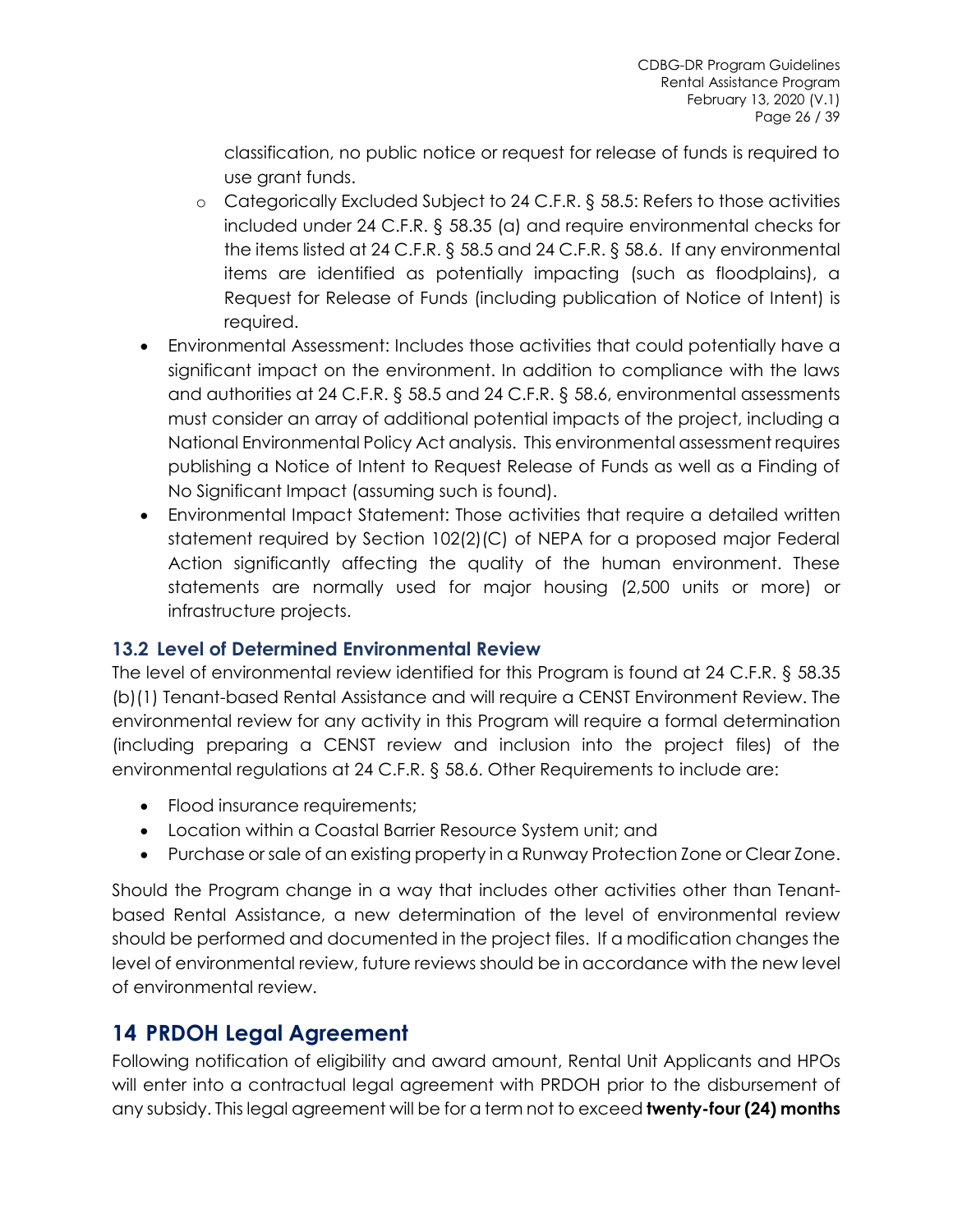and will include federal and state requirements, as well as compliance with these Program Guidelines and the CDBG-DR Action Plan.

Since this Program will subsidize rent for a Rental Unit Applicant who has a lease agreement with a HPO, a Memorandum of Understanding will be agreed to between the Program and the Housing Property Owner. For each tenant whose rent is subsidized in each housing property, a Tenant Addendum will be signed between the Rental Unit Applicant and the Program and added to the Memorandum of Understanding that pertains to the tenant's housing property.

If the initial inspection to the housing property and its rental units was completed before this instance and deficiencies to the housing property or to any of the rental units to be subsidized were identified in the inspection report, the HPO may still enter into a legal agreement with PRDOH to initiate rental subsidy for the eligible rental units. In this instance, a written commitment to correct all the deficiencies within a **thirty (30) day period** will be required. The written agreement will establish not only a commitment to correct all deficiencies to Rental Units or to the Building Exterior of the housing property within **thirty (30) days** of the HPO being notified of deficiencies, but also that if the identified deficiencies are not corrected within **thirty (30) days**, subsidy will be suspended for each deficient rental unit or for all subsidized rental units, if the building exterior's deficiencies remain uncorrected, until a follow-up inspection proves the notified deficiencies have been corrected.

The written commitment will establish that even with suspended subsidy, Rental Unit Tenants under the Rental Assistance Program will enjoy eviction protection and will be able to remain in the rental unit, if the inspection report deemed the rental unit habitable and secure. Should the deficiencies identified show the unit to be hazardous or inhabitable, the HPO must agree to transfer the tenant to a temporary rental unit at the HPO's cost.

The HPO may not charge the rental unit tenants the rental fee not received through suspended subsidy, if the tenants decide to stay residing in their rental units or if a rental unit tenant needs to be transferred to a secure rental unit while deficiencies have not been corrected.

If the initial inspection has not yet occurred, the HPO must certify in the Legal Agreement that the rental units in which Applicants will reside in, as well as the housing property, comply with the HQS requisites checklist that was handed along with the eligibility notification. Corroboration and validation of the HPO's certification of HQS compliance via inspection will be expected to be done in the first **ninety (90) calendar days** after the Legal Agreement has been signed.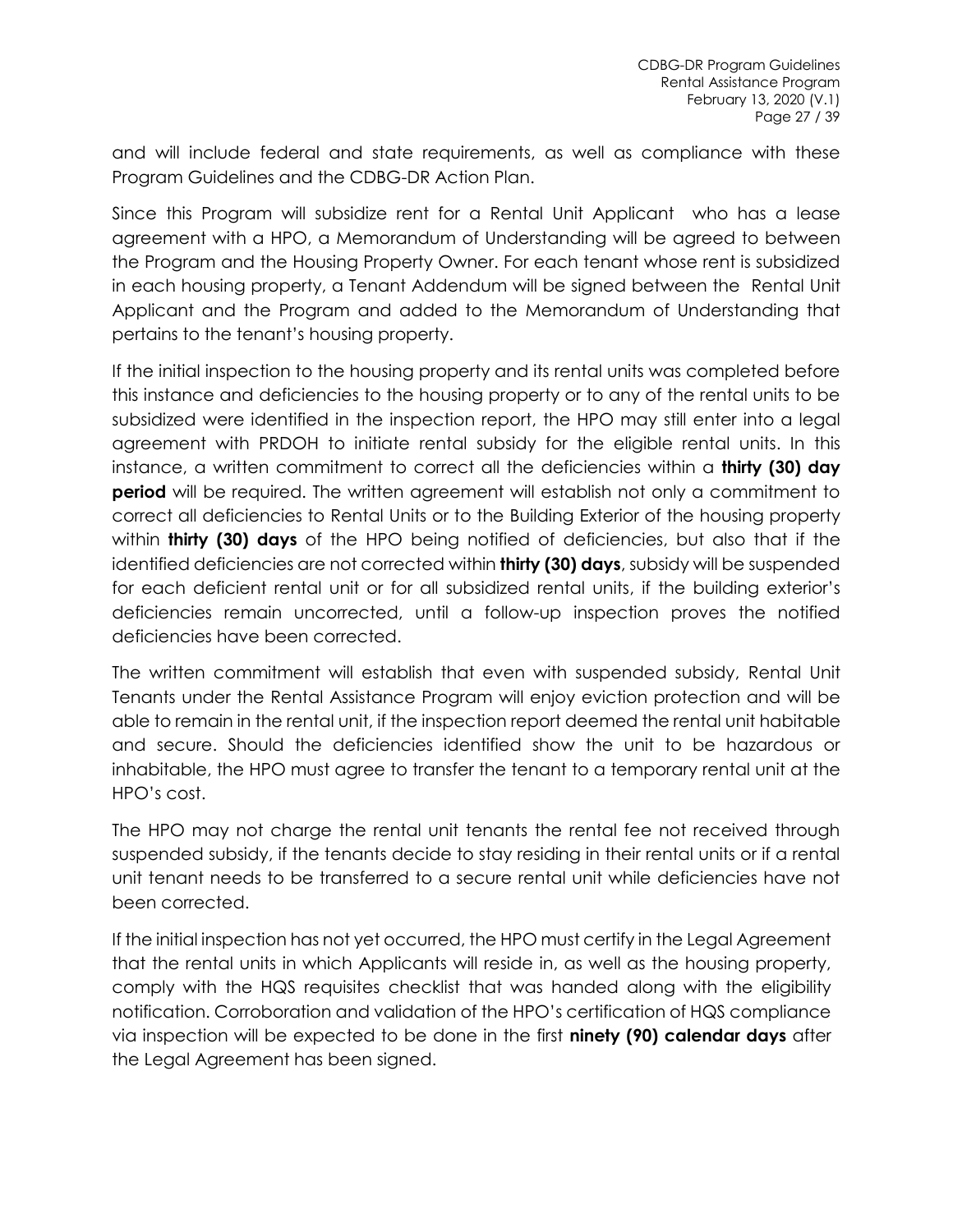The Legal Agreement will contain penalty clauses, that could include repayment of subsidy in whole or in part, in the case substantial deficiencies are found in the rental units or the housing properties that were initially stated by the HPO to be compliant with Housing Quality Standards.

If after the inspection, it is found that either the rental units or the housing property do not comply with the minimum required standards, the HPO will be notified in writing. The HPO must correct all notified deficiencies within **thirty (30 days** of the notification.

To ensure deficiencies are corrected, PRDOH staff or an external contractor will conduct a follow-up inspection and report its findings to the Rental Assistance Program.

## <span id="page-27-0"></span>**15 Voluntary Withdrawal**

Rental Unit Applicants may request to withdraw from the Program at any time. HPOs may request to withdraw from the Program at any time *before* the legal agreement is signed. The voluntary withdrawal process will be followed in the event any Rental Unit Applicant or the HPO requests to withdraw from the Program before said instance. To withdraw, the Rental Unit Applicant or HPO will notify PRDOH staff of their desire to withdraw from the Program, who will then provide a Voluntary Withdrawal Notice. The Voluntary Withdrawal Notice informs the HPO and Rental Unit Applicant that the Program is in receipt of the request to withdraw and that if the request to withdraw is not rescinded within **fourteen (14) days**, the application will be closed. If the request is not rescinded within **fourteen (14) days**, a Withdrawal Confirmation Notification will be sent to the Applicant or owner and the application status will be updated to "Withdrawn".

If the HPO decides to withdraw the rental units in their housing property from consideration for subsidy for the Rental Assistance Program before subsidy has started, the Rental Unit Applicants in the housing property will be individually notified by a letter of other eligible housing properties currently under the Act 173 Program through which they may apply to the Rental Assistance Program.

If the Withdrawal Request for the HPO is submitted after the contractual legal agreement between the HPO and PRDOH is signed or after subsidy has begun, the HPO will be notified that their withdrawal request is denied via the Withdrawal Denial Notification.

Only Rental Unit Applicants may withdraw from the Program after the legal agreement has been signed with PRDOH or subsidy to the rental unit has begun.

## <span id="page-27-1"></span>**16 Non-Responsive Applicants**

The Program will make reasonable attempts to contact HPOs who have submitted applications on behalf of Rental Unit Applicants, to schedule meetings, collect documentation, or obtain any other necessary information. If the Program has made **three (3)** consecutive unsuccessful attempts to contact a HPO with no follow-up contact,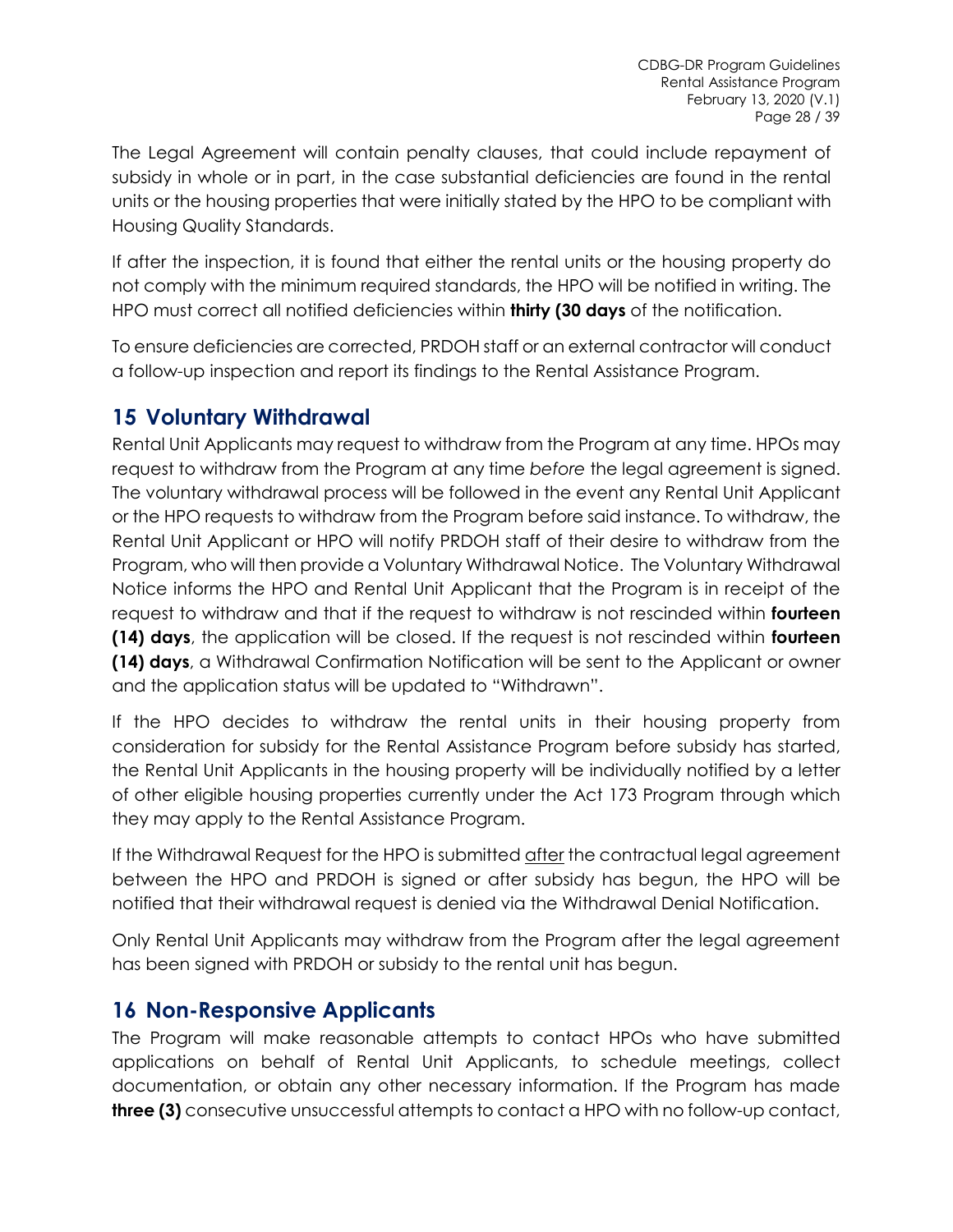the HPO and the Rental Unit Applicant will be sent a Non-responsive Notice. Contact attempts should be made using different methods of communication and at different times of the day and week. The Non-responsive Notification provides contact information for the Program, advises the owner of the next steps in the application process and notifies the HPO that they must contact the Program within **fourteen (14) days** of the date of the letter. If the HPO fails to contact the Program within the **fourteen (14) days** allowed, their applications could be closed.

Likewise, after the Program makes **three (3)** unsuccessful attempts to collect missing documentation, both the HPO and the Rental Unit Applicant will be sent a Missing Documents Notification. This notice informs on which documents are outstanding and advises the parties to contact the Program regarding the missing documents within **fourteen (14) days.** Failure to contact the Program within the **fourteen (14) day** period could result in closure of the application due to the non-responsiveness.

Rental Unit Applicants to rental units from a housing property whose application has been closed will be notified individually by letter of other housing properties eligible for the Rental Assistance Program to which they may apply.

## <span id="page-28-0"></span>**17 Program-Based Reconsideration Request or Administrative Review**

Rental Unit Applicants of the Rental Assistance Program may contest any determinations or denials based on Program policy. HPOs may only contest any determination or denial on their Rental Unit Applicants' behalf if and when the Rental Unit Applicant voluntarily signs a "Program Reconsideration Request or Administrative Review Consent Form" where it authorizes the HPO to reconsider a specific determination or denial on the applicants' behalf. Rental Unit Applicants, on their own or by an authorized HPO, have the right to request a Program-based Reconsideration with the Program or request an Administrative Review directly with PRDOH, as stated below. However, federal statutory requirements may not be challenged. Any time an HPO contests any determination or denial on behalf of a Rental Unit Applicant, the latter will be notified of this action by the HPO.

If a Rental Unit Applicant has not signed a consent form authorizing an HPO to file a Program-based Reconsideration Request or Administrative Review on their behalf, the HPO will not be able to do so and the request will be automatically denied. Being a tenant-based program, the Rental Assistance Program will always award standing to the Rental Unit Applicant if and when contradictory views arise between the tenant and the HPO in the matters referred to in this section.

#### <span id="page-28-1"></span>**17.1 Program-based Reconsideration Request**

Rental Unit Applicants may file a Program-based Reconsideration Request when it is believed there is an error with Program eligibility determinations, Program subsidy award,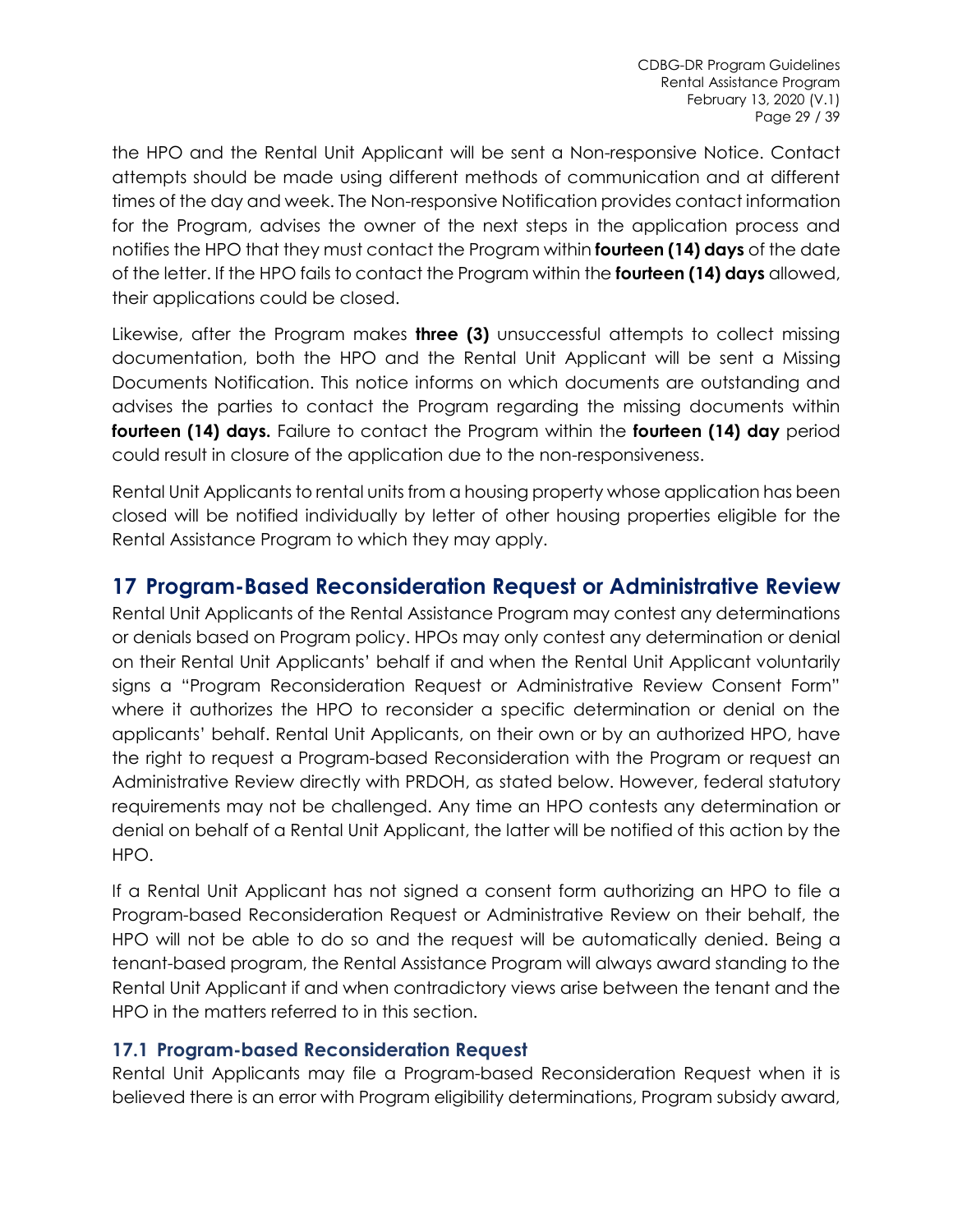among other determinations. A Rental Unit Applicant must submit a written Reconsideration Request directly with the Rental Assistance Program, via electronic or postal mail, within **twenty (20) calendar days** from the date a copy of the notice was filed in the record of the agency. Provided, that if the date on which the copy of the notice is filed in the records of the agency differs from the mailing date of said notice, the aforementioned **twenty (20) calendar day-term** shall be calculated from the mailing date. Applicants or owners who file a Program-based Reconsideration Request are encouraged to provide individual facts or circumstances, as well as supporting documents to justify their petition.

In the Reconsideration Request process, the Rental Assistance Program will only review facts and information already included in the Applicant's file, unless new documentation is submitted. The Rental Assistance Program has the discretion to accept or reject new documentation based upon its relevance to the Program-based Reconsideration Request.

The Rental Assistance Program will review and address the Reconsideration Request within **fifteen (15) days** of its receipt. Applicants or owners will be notified of the reconsideration determination via a Reconsideration Request Approved or a Reconsideration Request Denied notification. Applications with an approved Reconsideration Request will return to active Program status and continue with the process as normal. Applications with a denied Reconsideration Request will remain ineligible for the Rental Assistance Program.

Filing a Program-based Reconsideration Request does not substitute, negate, or preclude any legal right that any Applicant has to challenge a determination made by the Program.

Therefore, any applicant who believes the initial determination of the Program to be erroneous, may submit either a Program-based Reconsideration Request or a petition for review of the decision made by the Program by filing an Administrative Review Request at the PRDOH in accordance with Regulation Number 4953, of August 19, 1993, which regulates the Formal Adjudication Process for the PRDOH and its Adjunct Agencies (Regulation 4953).

HPOs may contest any determination or denial on their Rental Unit Applicants' behalf if and when only the Rental Unit Applicant voluntarily signs a "Program Reconsideration Request or Administrative Review Consent Form" where it authorizes the HPO to reconsider a specific determination or denial on their behalf. Being a tenant-based program, the Rental Assistance Program will always award standing to the Rental Unit Applicant if and when contradictory views arise between the tenant and the HPO in the matters referred to in this section.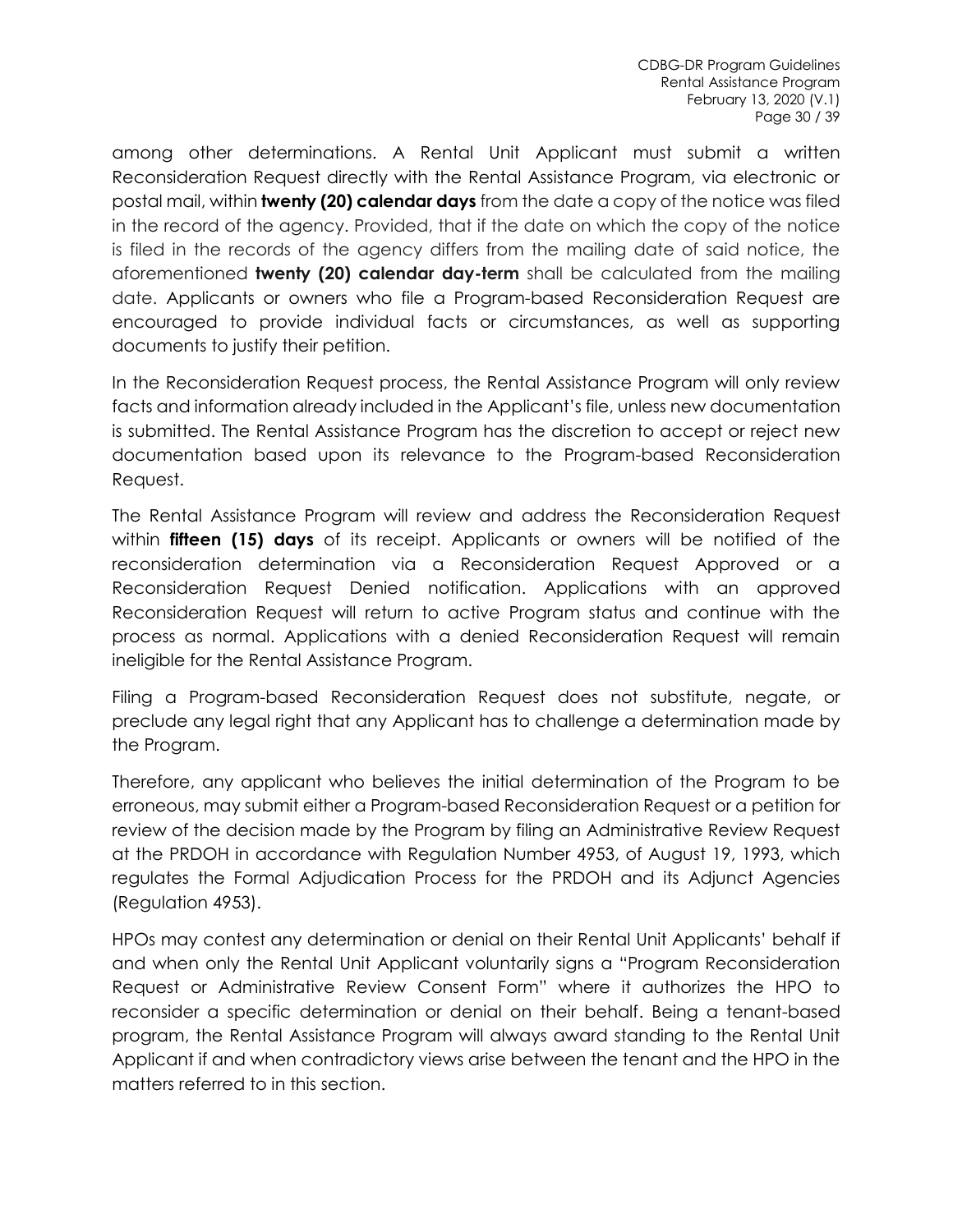#### <span id="page-30-0"></span>**17.2 Administrative Review Request**

If any Rental Unit Applicant disagrees with a Program determination, or with the Reconsideration Request Denial determination, said party may file directly to PRDOH, as grantee, an Administrative Review Request. The Applicant must submit such request, in writing, within **twenty (20) calendar days** from the date a copy of the Program determination or a Reconsideration Request Denial determination notice was filed in the record of the agency. Provided, that if the date on which the copy of the notice is filed in the records of the agency differs from the mailing date of said notice, the aforementioned **twenty (20) calendar day-term** shall be calculated from the mailing date.

Any Applicant who submits an Administrative Review Request must follow the procedure established in Regulation 4953. After the Administrative Adjudicative Procedure concludes, applications with approved Administrative Review Requests will return to active Program status and continue within the process as normal. Applications with denied Administrative Review Requests will remain ineligible for the Rental Assistance Program.

If the Applicant disagrees with any final written determination on an Administrative Review Request notified by PRDOH after completing the Administrative Adjudicative Procedure, said party may file a Judicial Review petition before the Court of Appeals of Puerto Rico within **thirty (30) days** after a copy of the notice has been filed. See Act 201- 2003, as amended, known as the Puerto Rico Judiciary Act of 2003, 4 LPRA § 24 *et seq.*, and Section 4.2 of Act 38-2017, as amended, known as the Puerto Rico Uniform Administrative Procedures Act, 3 LPRA § 9672.

If an Applicant fails to file a Program-based Reconsideration Request, or to contest a determination under the Administrative Adjudicative Procedure with PRDOH within the time allotted, the inaction will be deemed as an acceptance of the determination.

HPOs may contest any determination or denial on their Rental Unit Applicants' behalf if and when only the Rental Unit Applicant voluntarily signs a "Program Reconsideration Request or Administrative Review Consent Form" where it authorizes the HPO to reconsider a specific determination or denial on their behalf. Being a tenant-based program, the Rental Assistance Program will always award standing to the Rental Unit Applicant if and when contradictory views arise between the tenant and the HPO in the matters referred to in this section.

#### <span id="page-30-1"></span>**18 Exit Strategies**

While this Tenant-based Rental Assistance Program provides assistance for up to **twentyfour (24) months**, PRDOH intends to work during that period of time to identify long term strategies for maintaining the affordability of rental units for tenants without having to further assist them through the Act 173 Program.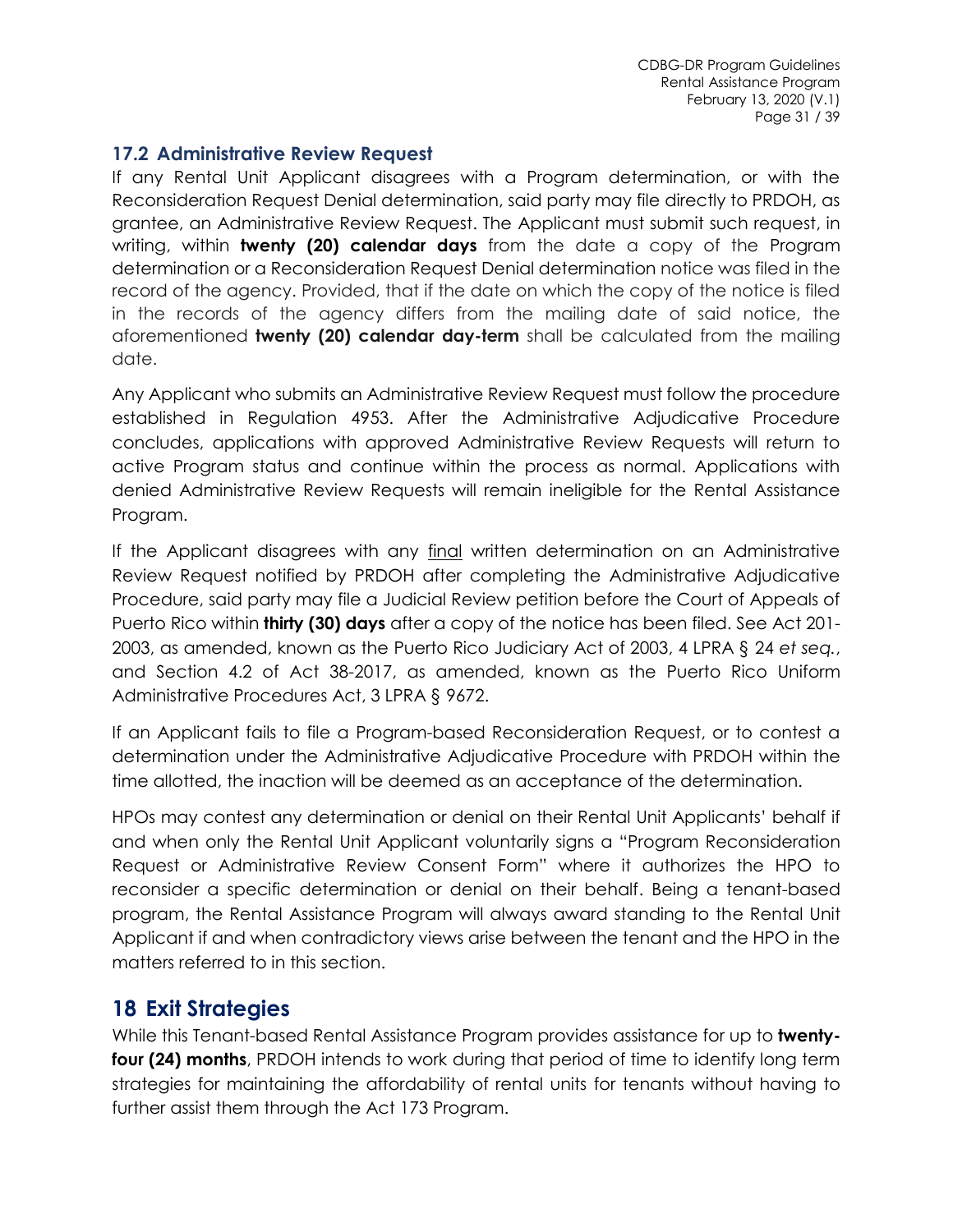The temporary funding by the Rental Assistance Program will protect those at risk of becoming homeless should the Act 173 Program funding for the assisted rental units expire before PRDOH can secure permanent subsidized housing through an Exit Strategy. Through the end of the **twenty-four (24) month** duration of this Program, PRDOH expects to resolve the housing need of approximately 1,000 rental units through these Exit Strategies, allowing PRDOH to maintain the funds to serve all remaining Act 173 Program beneficiaries.

Some potential Exit Strategy options that PRDOH considers viable and will try to achieve during this time period are:

- Acquisition of projects by Puerto Rico Public Housing Administration **(PRPHA)**, which would then become Annual Contribution Contracts **(ACC)** units and thus be able to provide tenants with affordability on a permanent basis.
- Application for project-based vouchers administered by PRPHA. PRPHA currently has authority under its Housing Opportunity through Modernization Act **(HOTMA)** Project-based Voucher **(PBV)** Program to provide project-based vouchers to projects that provide housing and services to the elderly, disabled, veterans and homeless. PRPHA anticipates that most Act 173 Program Housing Property Owners would be eligible to apply for these vouchers. HOTMA PBV is not compatible with HUD's HOME Investment Partnerships Program **(HOME)**, so any units that are currently under a HOME affordability period would not be eligible.
- Tenant orientation on alternative housing to the Act 173 Program through the CDBG-DR Housing Counseling Program. Rental Unit Applicants who are participating in the Rental Assistance Program will be required to participate in the Housing Counseling Program wherein they will be offered support for the selection of a new rental unit that meets their needs under another PRDOH housing program. This is to comply with the Exit Strategies required by the Program. The orientation must be completed by the Rental Unit Applicant prior to the end of the **twenty-four (24) month** period of rental assistance subsidy.
- Tenants of the Rental Assistance Program with risk of homelessness after the **twenty-four (24) month** rental subsidy period might be prioritized for other CDBG-DR programs they might be eligible for, through established priority criteria in those programs.
- Sale to new ownership that may be able to maintain affordability on rental units.
- Work to identify other affordable units in the area that tenants may wish to transfer to. This would be considered by PRDOH as a last resort, as it has the impact of reducing the number of affordable units overall.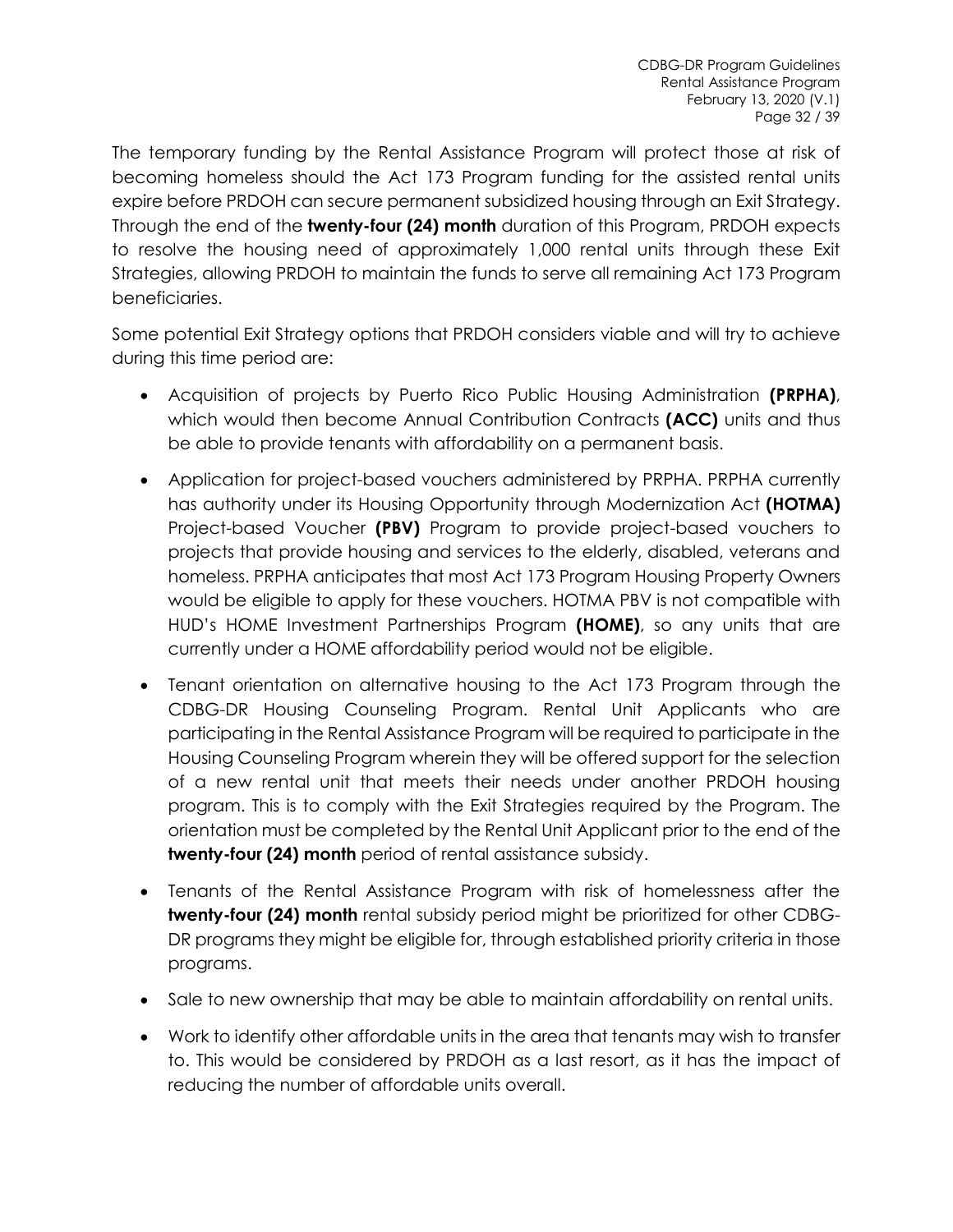These and other available options will be worked directly by PRDOH with the Rental Unit Applicants and the Housing Project Owners in a case-by-case basis that best serves both, the tenants and the housing properties' reality.

## <span id="page-32-0"></span>**19 Program Closeout**

Upon the completion of all subsidized activities, the Program applications will be closed. This process will begin by ensuring that all written agreement requirements have been met and that everything has been performed in compliance with Program requirements. PRDOH staff will perform a complete review of the application file to ensure all necessary documentation is present and to ensure that the case is ready for a closeout.

General requirements for closeout are as follows:

- All Program forms required throughout the entirety of the Rental Assistance Program Agreement process have been duly completed and executed by the appropriate parties.
- All funds used for the Program, whether CDBG-DR or received by means of a subrogation of funds, have been properly accounted for.
- All required reports have been submitted.

If a specific case has reached closeout status due to an Exit Strategy being achieved with PRDOH, it will be noted and certified by PRDOH staff in the reports.

Once all reviews are passed, the respective party will receive a Rental Assistance Program Final Notice and their individual case will be placed in a closeout complete status.

The Rental Assistance Program will close when the **twenty-four (24) month period** of subsidy has ended or when there are no longer applicants being subsidized under the Program, whichever comes first.

## <span id="page-32-1"></span>**20 General Provisions**

#### <span id="page-32-2"></span>**20.1 Program Guidelines Scope**

This document sets fort the policy governing the Program. These program guidelines are intended to aid and provide program activity guidance in Program implementation and closeout and should not be construed as exhaustive instructions. All Program activities must comply with the policies herby stated. In addition, all program staff must adhere to established program procedures and all federal and state laws and regulations in effect, as applicable, in the execution of program activities.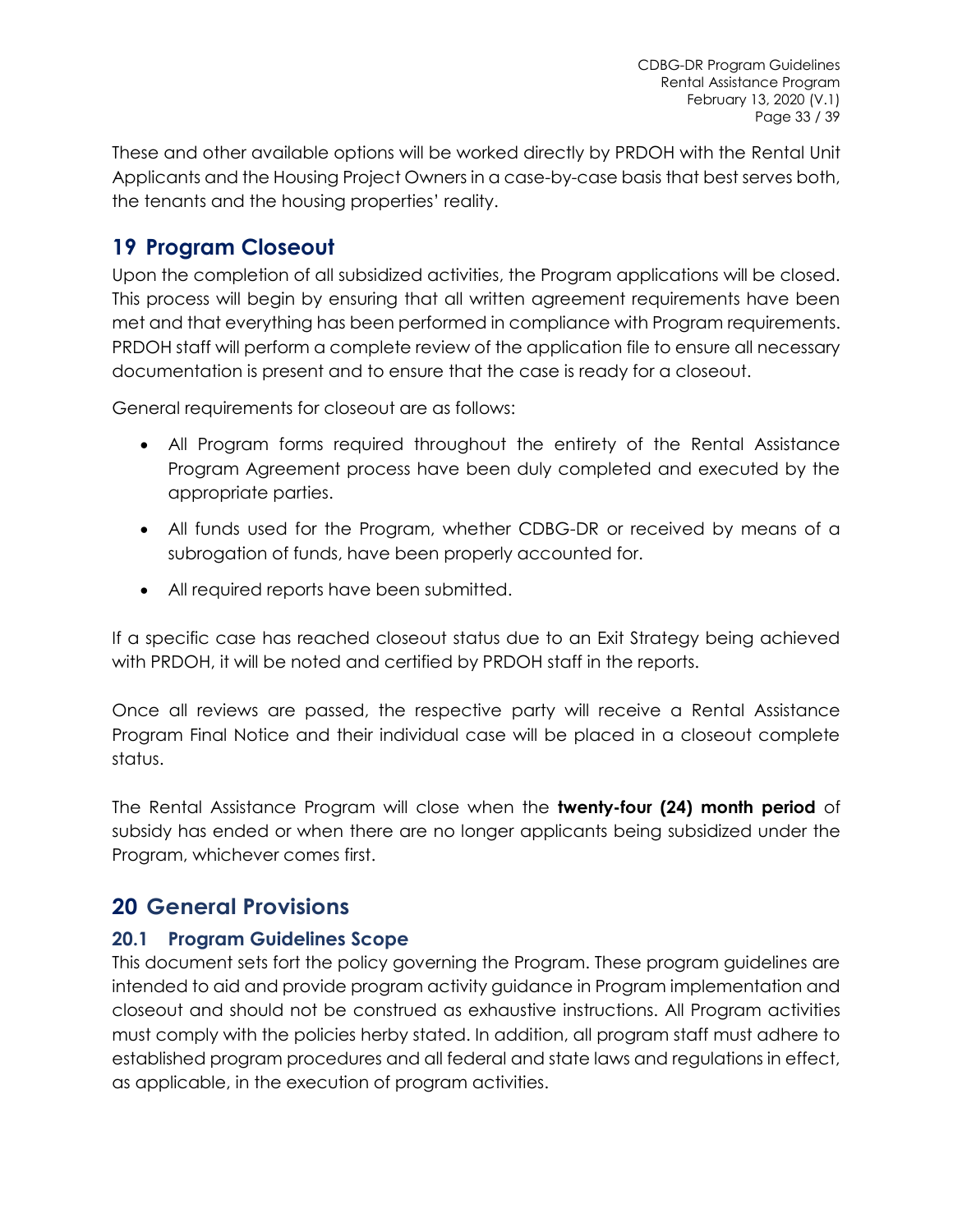However, the PRDOH reserves the faculty to authorize, in its sole discretion, the granting of Program benefits to any Applicant, only when exceptional circumstances, not contemplated in these guidelines, justify it. Such faculty will be exercised on a case-bycase basis in compliance with local, state and federal requirements. PRDOH is in no way obligated to grant the Program benefits in said cases.

#### <span id="page-33-0"></span>**20.2 Program Guidelines Amendments**

PRDOH reserves the right to modify the policies established in these guidelines if the program guidelines, as written, do not reflect the intended policy or cause procedures to be impracticable, among any other circumstances. If an amended version of these guidelines is approved, the amended version fully supersedes all other previous versions and should be used as the basis for the evaluation of all situations encountered in the implementation and/or continuance of the Program from the date of its issuance, that is, the date that appears on the cover of these guidelines. Each version of the program guidelines will contain a detailed version control log that outlines any substantive amendment, inclusions and/or changes.

#### <span id="page-33-1"></span>**20.3 Disaster Impacted Areas**

As described in the initial Action Plan, and its amendments, the Government of Puerto Rico will use CDBG-DR funds solely for necessary expenses related to disaster relief, longterm recovery, restoration of housing, infrastructure, and economic revitalization in the impacted and distressed areas in Puerto Rico as identified in disaster declaration numbers DR-4336 and 4339. Through the Federal Register Vol. 83, No. 157 (August 14, 2018), 83 FR 40314, HUD identified that, for Puerto Rico, all components of the Island are considered "most impacted and distressed" areas. Therefore, these guidelines apply to all 78 municipalities of Puerto Rico.

#### <span id="page-33-2"></span>**20.4 Extension of Deadlines**

The Program could extend deadlines on a case-by-case basis. The Program may decline to extend a deadline if such extension will jeopardize the Program's completion schedule or the schedule of an individual construction project. The aforementioned strictly applies to program deadlines or established program terms. Under no circumstance(s) does the faculty to extend deadlines apply to the established terms of time in any applicable federal or state law or regulation, or to the terms of times established in these guidelines to request a Program-based Reconsideration, administrative review and/or judicial review.

#### <span id="page-33-3"></span>**20.5 Established Periods of Time**

Unless otherwise specified, all established periods of time addressed in this and all CDBG-DR Program Guidelines will be considered calendar days. On this matter, PRDOH, as grantee, will follow Rule 68.1 of the Rules of Civil Procedure of Puerto Rico, 32 LPRA Ap. V, R. 68.1.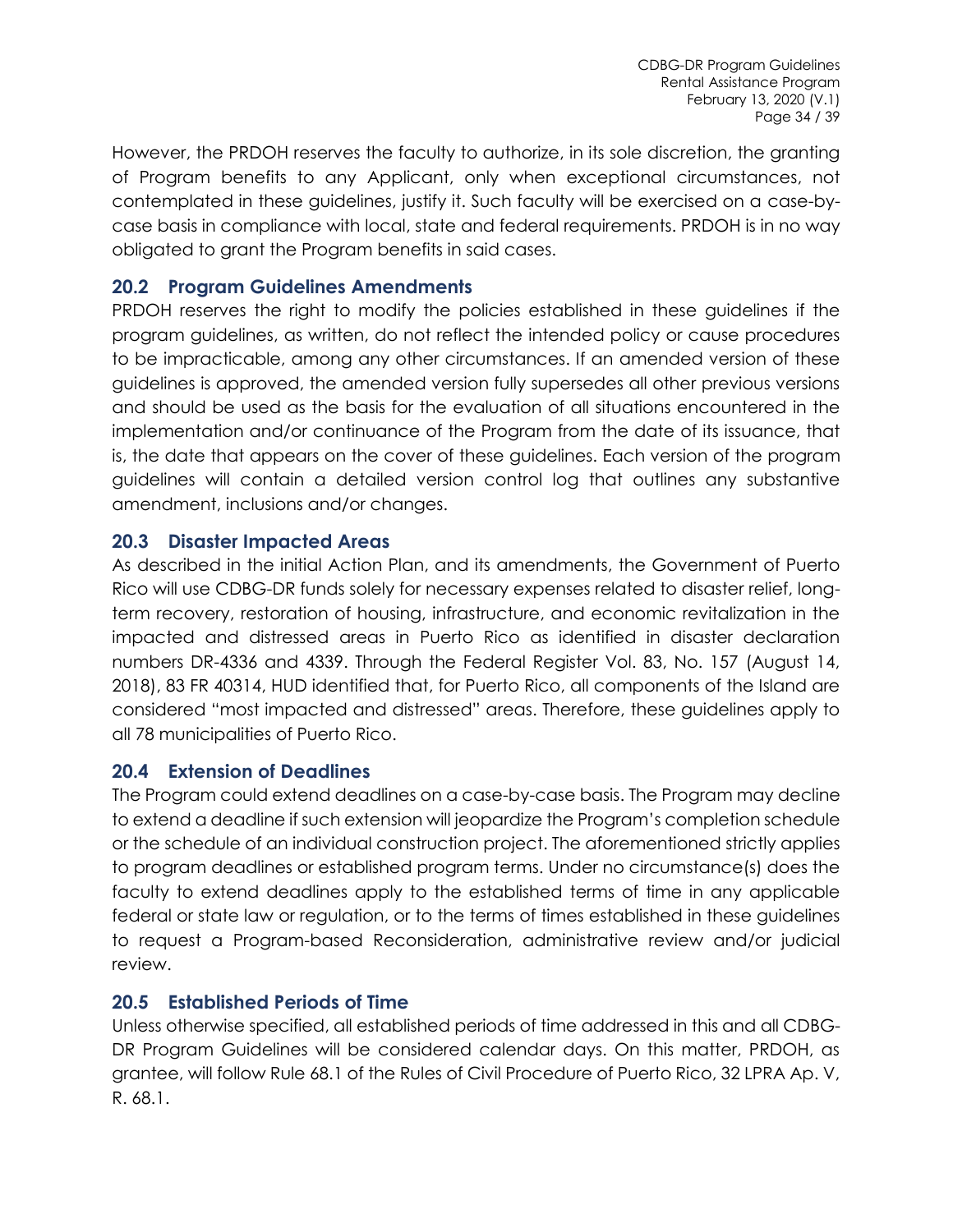#### <span id="page-34-0"></span>**20.6 Written Notifications**

All determinations made by the Program will be notified in writing. If an applicant believes that any determination was made without being written, the applicant may request that such decision be made in writing and duly substantiated.

#### <span id="page-34-1"></span>**20.7 Conflict of Interest**

As stated in the Federal Register Vol. 83, No. 28 (February 9, 2018), 83 FR 5844, Federal regulations require that State grantees, in the direct Grant administration and means of carrying out eligible activities, be responsible with program administrative requirements, including those established in 24 C.F.R. §570.489(h) related to conflicts of interest.

Several federal and state conflict of interest laws can govern CDBG-DR assisted activities. Therefore, PRDOH has enacted the Conflict of Interest Policy and Standards of Conduct in conformity with the following applicable federal and state regulations:

- 1. HUD conflict of interest regulations, 24 C.F.R. §570.611 and 24 C.F.R. §85.36;
- 2. The Uniform Administrative Requirements, Cost Principles, and Audit Requirements for Federal Awards, 2 C.F.R. §200 at §200.112 and §200.318 (c)(1);
- 3. Puerto Rico Department of Housing Organic Act, Act 97 of June 10, 1972, as amended;
- 4. The Anti-Corruption Code for the New Puerto Rico, Act 2-2018, as amended; and
- 5. The Government Ethics Act, Act 1-2012, as amended.

The Conflict of Interest Policy and Standards of Conduct outlines PRDOH's responsibility, in its role as grantee, to identify, evaluate, disclose and manage apparent, potential or actual conflicts of interest related to CDBG-DR funded projects, activities and/or operations. Said Policy is intended to serve as guidance for the identification of apparent, potential or actual conflicts of interest in all CDBG-DR assisted activities and/or operations. In accordance with 24 CFR § 570.489, the Conflict of Interest Policy and Standards of Conduct also includes standards of conduct governing employees engaged in the award or administration of contracts.

As defined in the Conflict of Interest Policy and Standards of Conduct, a conflict of interest is a situation in which any person who is a public servant, employee, agent, consultant, officer, or elected official or appointed official of the PRDOH, or of any designated public agencies, or of subrecipients that are receiving funds under the CDBG-DR Program may obtain a financial or personal interest or benefit that is or could be reasonably incompatible with the public interest, either for themselves, or with those whom they have business, or an organization which employs or is about to employ any of the parties indicated herein, or a member of their family unit during their tenure or for two (2) years after.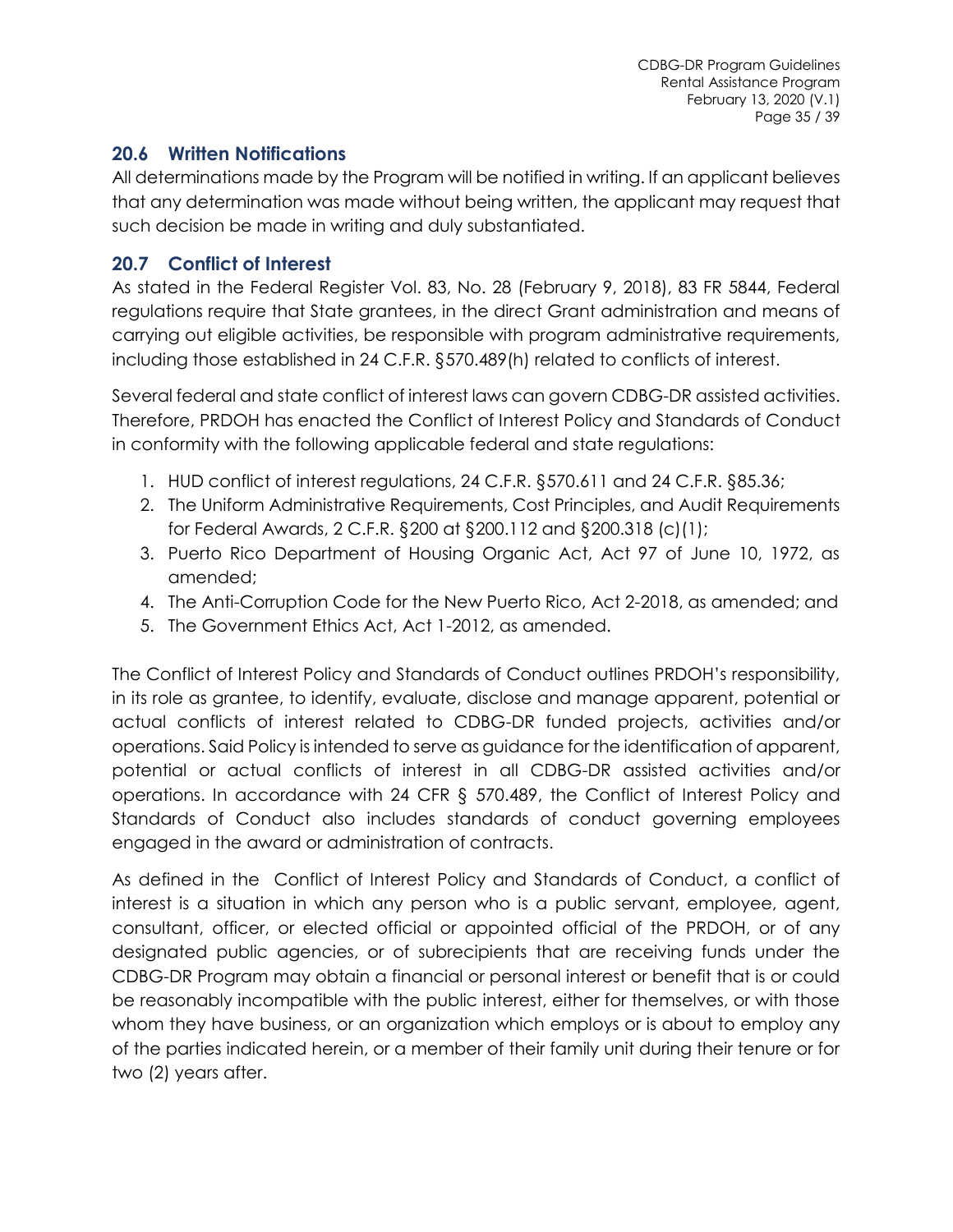Such conflicts of interests will not be tolerated by PRDOH. PRDOH, Program officials, their employees, agents and/or designees are subject to state ethic laws and regulations, including, but not limited to the Government Ethics Act, Act 1-2012, as amended, in regard to their conduct in the administration, granting of awards and program activities.

According to the aforementioned Act, no public servant shall intervene, either directly or indirectly, in any matter in which they a conflict of interests that may result in his/her benefit. No public servant shall intervene, directly or indirectly, in any matter in which any member of his/her family unit, relative, partner or housemate has a conflict of interest that may result in benefit for any of the abovementioned. In the case that any of the abovementioned relationships has ended during the two (2) years preceding the appointment of the public servant, they shall not intervene, either directly or indirectly, in any matter related to them until two (2) years have elapsed after his/her appointment. This prohibition shall remain in effect insofar the beneficial ties with the public servant exist. Once the beneficial ties end, the public servant shall not intervene, either directly or indirectly, in such matter until two (2) years have elapsed.

The above conflict of interest statement does not necessarily preclude PRDOH Program officials, their employees, agents and/or designees from receiving assistance from the Program. On a case-by-case basis, PRDOH Program officials, their employees, agents and/or designees may still be eligible to apply and to receive assistance from the Program if the applicant meets all Program eligibility criteria as stated in this guideline. PRDOH Program officials, their employees, agents and/or designees should disclose their relationship with PRDOH at the time of their application.

The Conflict of Interest Policy is posted as a standalone document at [www.cdbg](http://www.cdbg-dr.pr.gov/)[dr.pr.gov.](http://www.cdbg-dr.pr.gov/)

#### <span id="page-35-0"></span>**20.8 Citizen Participation**

Throughout the duration of the grant, all citizen comments on PRDOH's published Action Plan, any substantial amendments to the Action Plan, performance reports and/or other issues related to the general administration of CDBG-DR funds, including all programs funded by this grant, are welcomed. The Citizen Participation Plan is posted as a standalone document at [www.cdbg-dr.pr.gov.](http://www.cdbg-dr.pr.gov/)

#### <span id="page-35-1"></span>**20.9 Citizen Complaints**

Citizens who wish to voice a complaint related to PRDOH's published Action Plan, any substantial amendments to the Action Plan, performance reports, or other issues related to CDBG-DR funded activities may do so through any of the following methods:

- Via email at: [infoCDBG@vivienda.pr.gov](mailto:infoCDBG@vivienda.pr.gov)
- Online at: [www.cdbg-dr.pr.gov](http://www.cdbg-dr.pr.gov/), via the Contact Form available in the "Citizen Participation" – Contact Section of the website
- In writing at: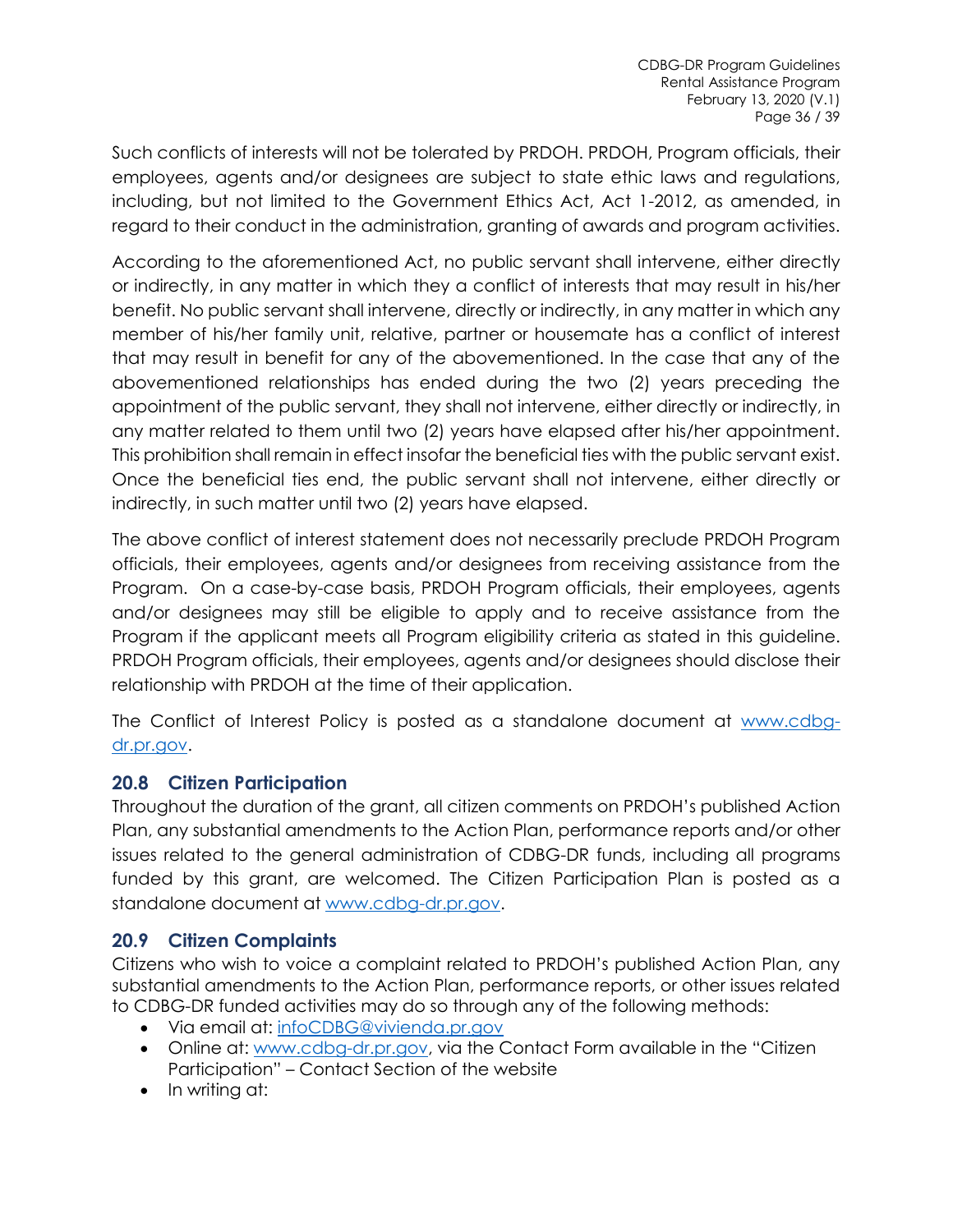Puerto Rico CDBG-DR Program P.O. Box 21365 San Juan, PR 00928-1365

#### <span id="page-36-0"></span>**20.10 Fraud, Waste, Abuse or Mismanagement**

PRDOH, as grantee, is committed to the responsible management of CDBG-DR funds by being a good advocate of the resources while maintaining a comprehensive policy for preventing, detecting, reporting and rectifying fraud, waste, abuse, or mismanagement.

Pursuant to 83 FR 40314, PRDOH implements adequate measures to detect and prevent fraud, waste, abuse, or mismanagement in all programs administered with CDBG-DR funds as well as encourages any individual who is aware or suspects any kind of conduct or activity that may be considered an act of fraud, waste, abuse, or mismanagement, regarding the CDBG-DR Program, to report such acts to the CDBG-DR Internal Audit Office, directly to the Office of Inspector General (**OIG**) at HUD, or any local or federal law enforcement agency.

The Anti-Fraud, Waste, Abuse, or Mismanagement Policy (**AFWAM Policy**) is established to prevent, detect and report any acts, or suspected acts, of fraud, waste, abuse, or mismanagement of CDBG-DR funds. This Policy applies to any allegations or irregularities, either known or suspected, that could be considered acts of fraud, waste, abuse, or mismanagement, involving any citizen, previous, current or potential applicant, beneficiary, consultant, contractor, employee, partner, provider, subrecipient, supplier, and/or vendor under the CDGB-DR Program.

| <b>REPORT TO PRDOH CDBG-DR</b> |                                                                                                                                                                                                               |  |  |
|--------------------------------|---------------------------------------------------------------------------------------------------------------------------------------------------------------------------------------------------------------|--|--|
| <b>CDBG-DR Hotline</b>         | 787-274-2135 (English/Spanish/TTY)                                                                                                                                                                            |  |  |
| Postal Mail                    | Puerto Rico Department of Housing<br><b>CDBG-DR Internal Audit Office</b><br>P.O. BOX 21355<br>San Juan, PR 00928-1355                                                                                        |  |  |
| Email                          | hotlineCDBG@vivienda.pr.gov                                                                                                                                                                                   |  |  |
| Internet                       | www.cdbg-dr.pr.gov                                                                                                                                                                                            |  |  |
| In person                      | Request a meeting with the Deputy Audit Director of the<br>CDBG-DR Internal Audit Office located at PRDOH's<br>Headquarters at 606 Barbosa Avenue, Building Juan C.<br>Cordero Davila, Río Piedras, PR 00918. |  |  |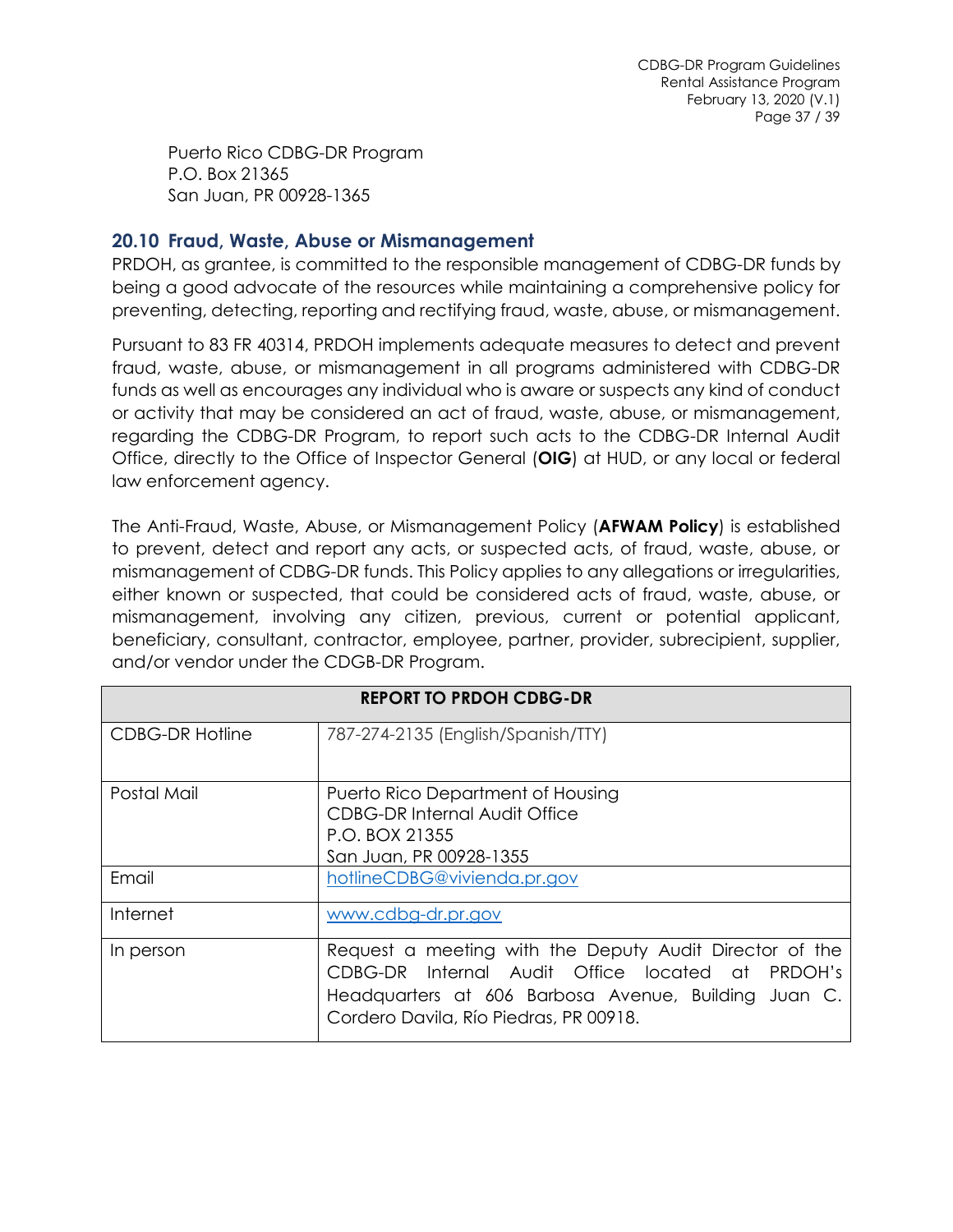| <b>REPORT TO HUD OIG</b> |                                               |  |
|--------------------------|-----------------------------------------------|--|
|                          |                                               |  |
| <b>HUD OIG Hotline</b>   | 1-800-347-3735 (Toll-Free)                    |  |
|                          | 787-766-5868 (Spanish)                        |  |
| Postal Mail              | HUD Office of Inspector General (OIG) Hotline |  |
|                          | 451 7th Street SW                             |  |
|                          | Washington, D.C. 20410                        |  |
| Email                    | HOTLINE@hudoig.gov                            |  |
| Internet                 | https://www.hudoig.gov/hotline                |  |

The AFWAM Policy is posted as a standalone document at [www.cdbg-dr.pr.gov.](http://www.cdbg-dr.pr.gov/)

#### <span id="page-37-0"></span>**20.11 Related Laws and Regulations**

These guidelines make reference as to how the provisions of certain laws apply to the Program. However, other related laws may exist which are not included in these Guidelines. This does not negate or preclude the Program from applying the provisions of those laws, nor an applicant from receiving services, when applicable. Moreover, PRDOH can enact, or may have enacted, regulations that address how the laws mentioned in these guidelines are managed. If there are any discrepancies between these guidelines and the laws and/or regulations mentioned in them, then the latter will prevail over the guidelines. If at any time the laws and/or the applicable regulations mentioned in these guidelines are amended, the new provisions will apply to the Program without the need to amend these guidelines.

#### 20.11.1 Act 173 Program

<span id="page-37-1"></span>Puerto Rico's Act 173 of August 31, 1996, established what is known as the Housing Rental and Improvement Subsidy Program for Low-Income Elderly Persons, that assists lowincome elderly households by subsidizing rental housing costs. This program is administered by PRDOH and receives reserve funding from the Lottery of Puerto Rico. Since the impact of hurricanes' Irma and María in September, 2017, the Act 173 Program has suffered decreased funding to the point were, as is, it is unable to operate and continue subsidizing its thousands of elderly tenants. To avoid risk of homelessness, the **Rental Assistance Program** will subsidize rent for tenant's with the most precarious realities among the forty-nine Act 173 Program housing properties. The provisions of this Act may apply in instances not covered by these guidelines.

#### <span id="page-37-2"></span>**20.12 Cross-Cutting Guidelines**

Some federal and local requirements apply to all programs funded by CDBG-DR. These Cross-Cutting Guidelines cover topics such as: financial management; environmental review; labor standards; acquisition; relocation; fair housing; among others. The requirements described in the above referenced Cross-Cutting Guidelines, apply to all